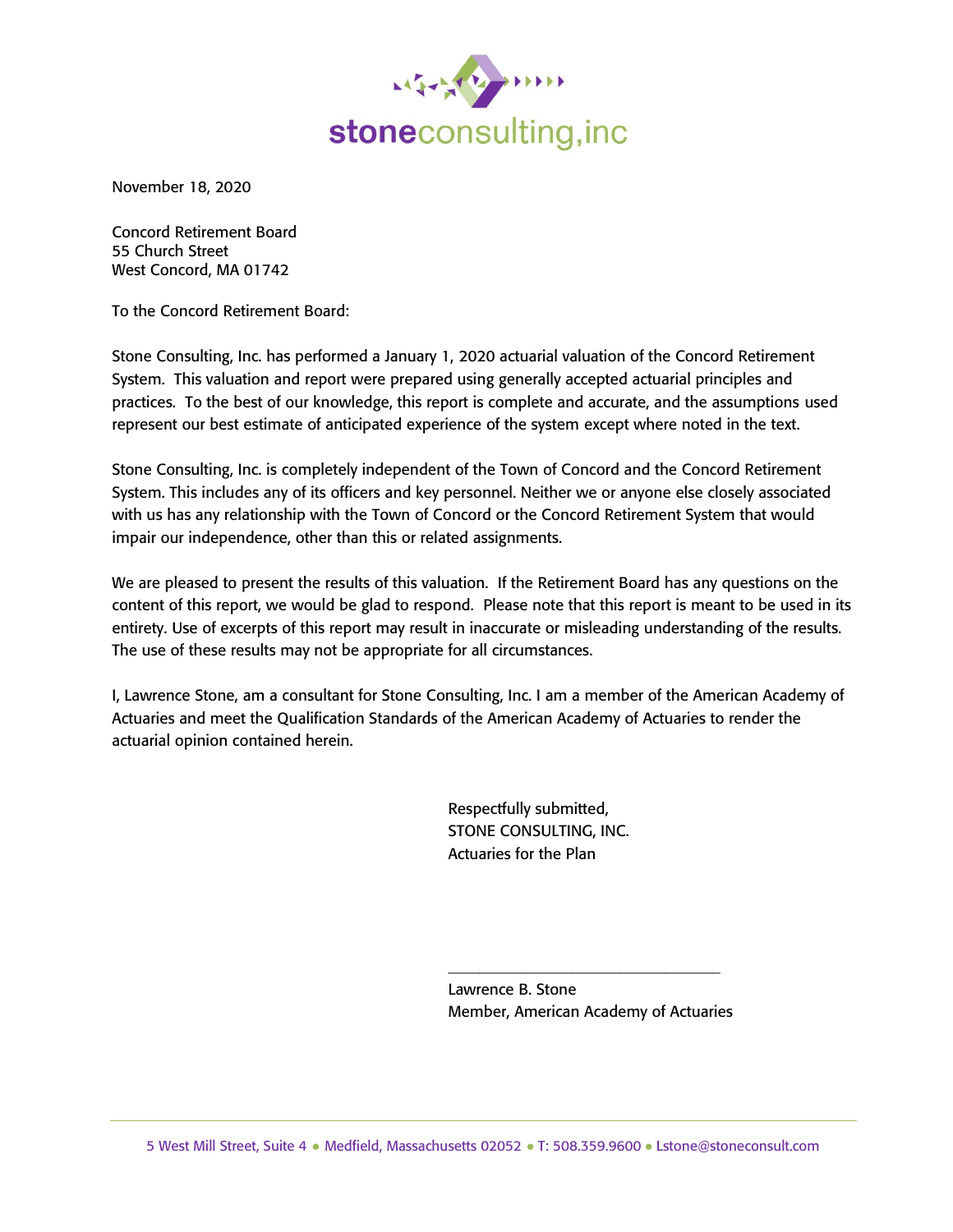## **TABLE OF CONTENTS**

#### **PAGE**

## **Certification Letter**

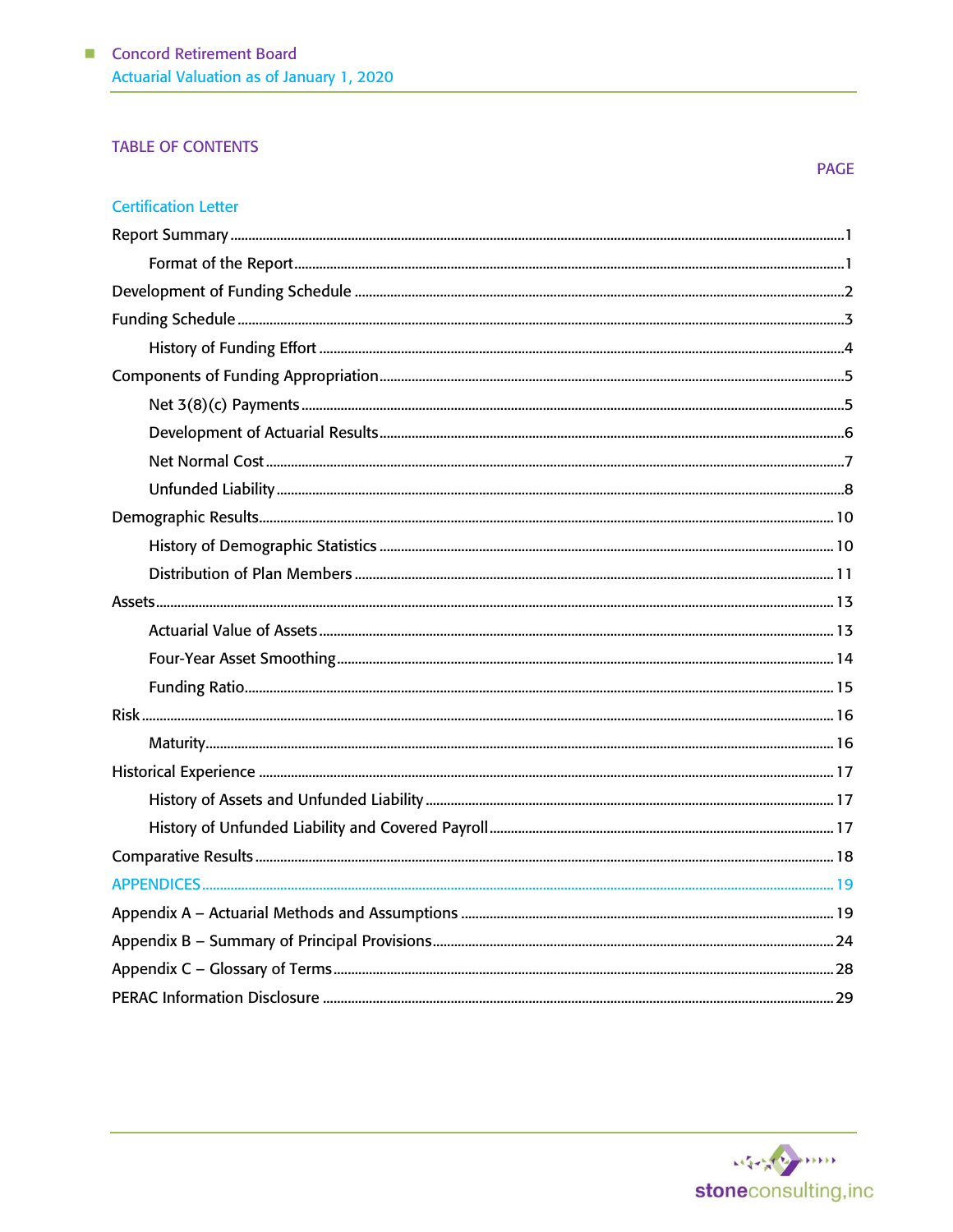#### Report Summary

This report presents the results of the actuarial valuation of the Concord Retirement System as of January 1, 2020. The valuation was performed at the request of the Retirement Board for the purpose of determining the contribution requirements for Fiscal Year 2022 and beyond.

#### Summary of Results and Experience

**Experience and Funding Schedule** 

The contribution is set equal to the FY2021 contribution, \$312,653 less than the projected FY2022 contribution from the prior valuation. The schedule follows an 8-year level amortization of the unfunded liability, finishing in FY2029, one year earlier than the planned funding schedule from the 2019 valuation.

The funding ratio based on Actuarial Value of Assets increased from 86% to 89%.

**■** Assumptions/methodology:

Assumption changes increased the liability by \$2.9 million; these included an update of the mortality assumption, and a reduction in the discount rate from 7.00% to 6.75%.

Assumptions and valuation methodology are discussed in Appendix A, on page 19.

Contribution requirements are based on the financial condition of the system as of December 31, 2019, as well as actuarial liability results, which are based on:

- The benefit provisions of M.G.L. Chapter 32 and related statutes;
- The demographics of members in the system (i.e., active and inactive participants, retirees and beneficiaries as of January 1, 2020);
- **Economic assumptions regarding salary increases and investment earnings; and**
- Other actuarial assumptions (e.g., withdrawals, retirement, death, etc.)

#### Format of the Report

- The funding schedule is shown on page 3, followed by an explanation of the actuarial results, funding schedule components, and a history of the funding schedules used by the Retirement System.
- Full actuarial valuation results are shown on page 18, with prior results included for comparison. The Concord Retirement Board conducted their previous actuarial valuation effective January 1, 2019.

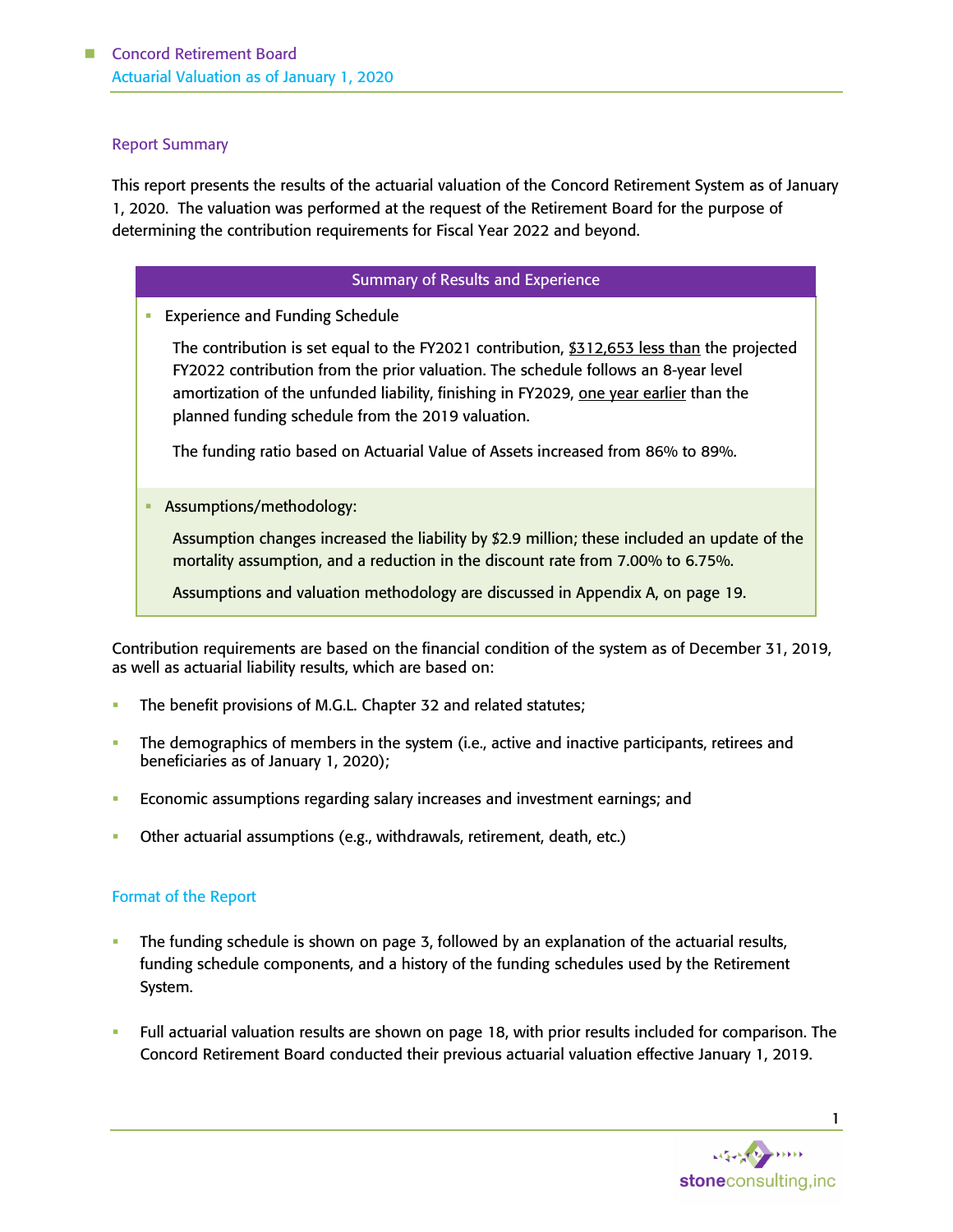#### Development of Funding Schedule

The funding contribution consists of three parts:

- Net Normal Cost: this is the amount of liability generated by active employees earning another year of service, and includes administrative expense.
- Amortization: this is the amount of the Unfunded Liability that will be paid off by this contribution.
- Net 3(8)(c) Payments: these are benefit payments made to other systems for service earned as a member of the Concord Retirement System, or paid to the Concord Retirement System for service earned with other retirement systems.

The appropriation for Fiscal 2022 is as follows:

| Net Employer Normal Cost for Fiscal 2022<br>(including admin. expenses) | \$ | 2,759,796 |
|-------------------------------------------------------------------------|----|-----------|
| Net 3(8)(c) Payments                                                    |    | 87,200    |
| Amortization                                                            |    | 2,759,796 |
| Timing Adjustment*                                                      |    |           |
| Total Appropriation required for Fiscal 2022                            | S  | 6,441,792 |

\* Contributions are assumed to be made at the beginning of the fiscal year.

NOTE: for all tables in this report, totals may not sum due to rounding.

- The schedule's length is eight (8) years which is a one-year reduction compared to the 9 years remaining from the 10-year schedule from the January 1, 2019 valuation. The maximum funding schedule length allowed by Section 22D of Chapter 32 of the Massachusetts General Laws is nine years to Fiscal 2030.
- Concord's funding schedule was developed by setting the amortization of the unfunded liability to remain level following the initial FY2022 contribution.

The schedule is shown on the following page.

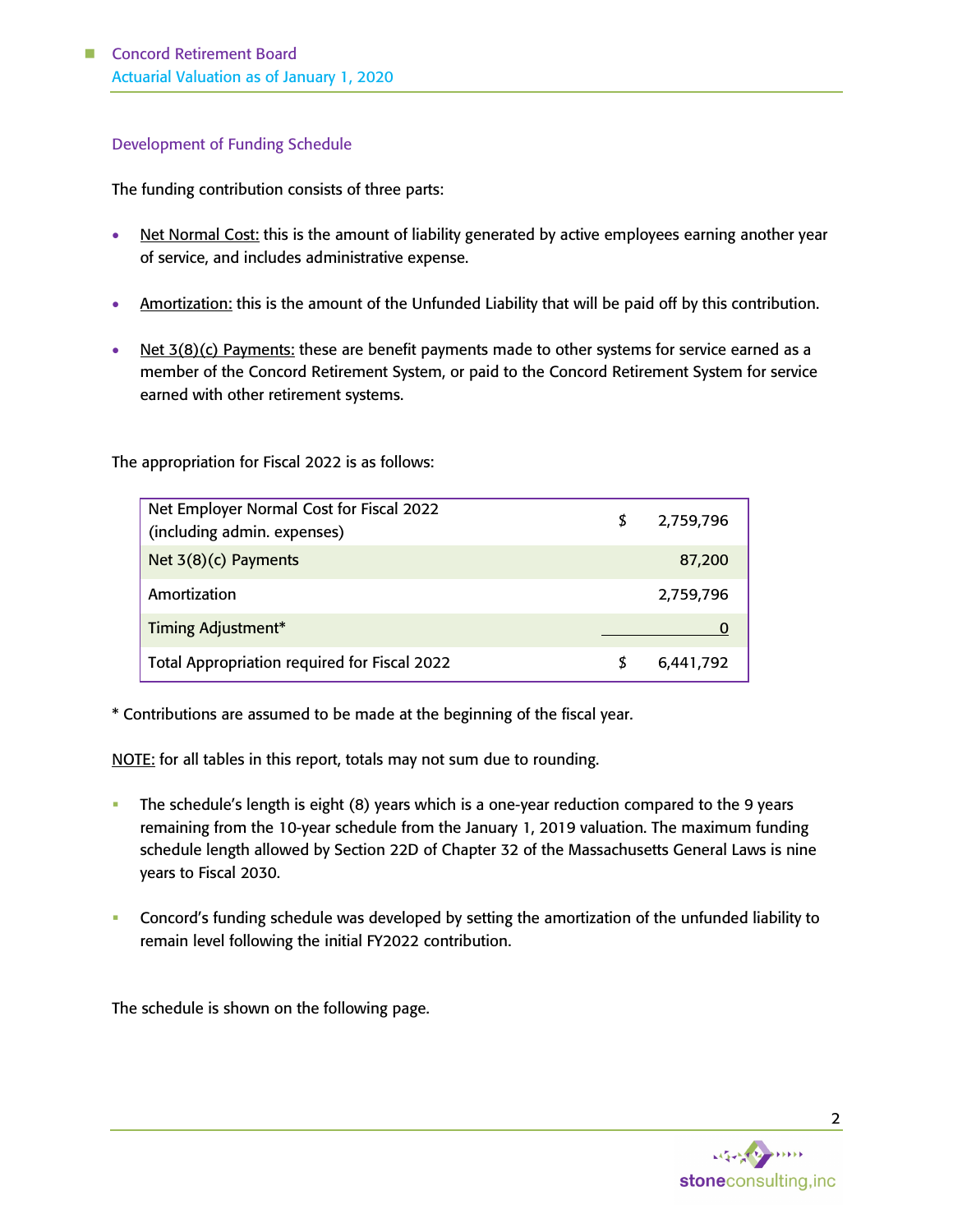# CONCORD CONTRIBUTORY RETIREMENT SYSTEM

## FUNDING SCHEDULE

|               |            | Funding      |           |               |              |  |
|---------------|------------|--------------|-----------|---------------|--------------|--|
| <b>Fiscal</b> | Unfunded   | Amortization | Normal    | Net $3(8)(c)$ | Schedule     |  |
| Year          | Liability  | of UAAL      | Cost      | Payments      | Contribution |  |
| 2022          | 22,794,980 | 3,594,796    | 2,759,796 | 87,200        | 6,441,792    |  |
| 2023          | 20,496,196 | 3,594,796    | 2,877,087 | 87,200        | 6,559,084    |  |
| 2024          | 18,042,244 | 3,594,796    | 2,999,364 | 87,200        | 6,681,360    |  |
| 2025          | 15,422,651 | 3,594,796    | 3,126,836 | 87,200        | 6,808,833    |  |
| 2026          | 12,626,235 | 3,594,796    | 3,259,727 | 87,200        | 6,941,723    |  |
| 2027          | 9,641,061  | 3,594,796    | 3,398,265 | 87,200        | 7,080,262    |  |
| 2028          | 6,454,387  | 3,594,796    | 3,542,692 | 87,200        | 7,224,688    |  |
| 2029          | 3,052,613  | 3,052,613    | 3,693,256 | 87,200        | 6,833,069    |  |
| 2030          |            |              | 3,850,220 | 87,200        | 3,937,420    |  |

## Amortization of Unfunded Liability as of July 1, 2021

# Bases in the funding schedule:

- Level amortization of the unfunded actuarial accrued liability: 8 years.

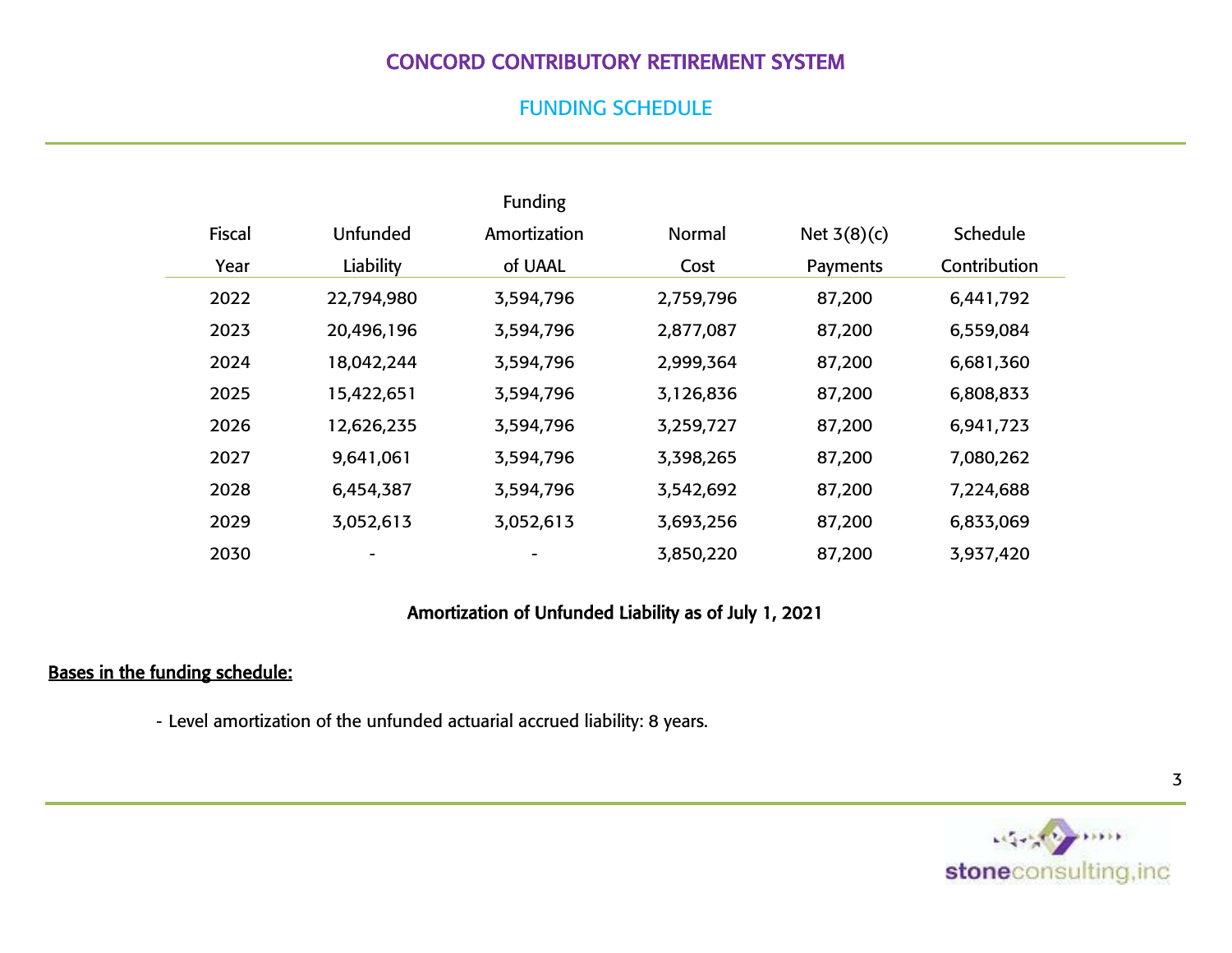## History of Funding Effort

Below is a history of the length of funding schedule used by the Concord Retirement System, and the amount of the initial contribution for each funding schedule.



The funding objective of the plan is to fully fund the system while attempting to maintain a stable contribution amount for the upcoming fiscal year that is consistent with prior funding schedules or if employer finances allow it, to increase the contribution amount. This funding objective is being met.

The following pages discuss the components that make up the contribution, and how they are calculated from the actuarial results.

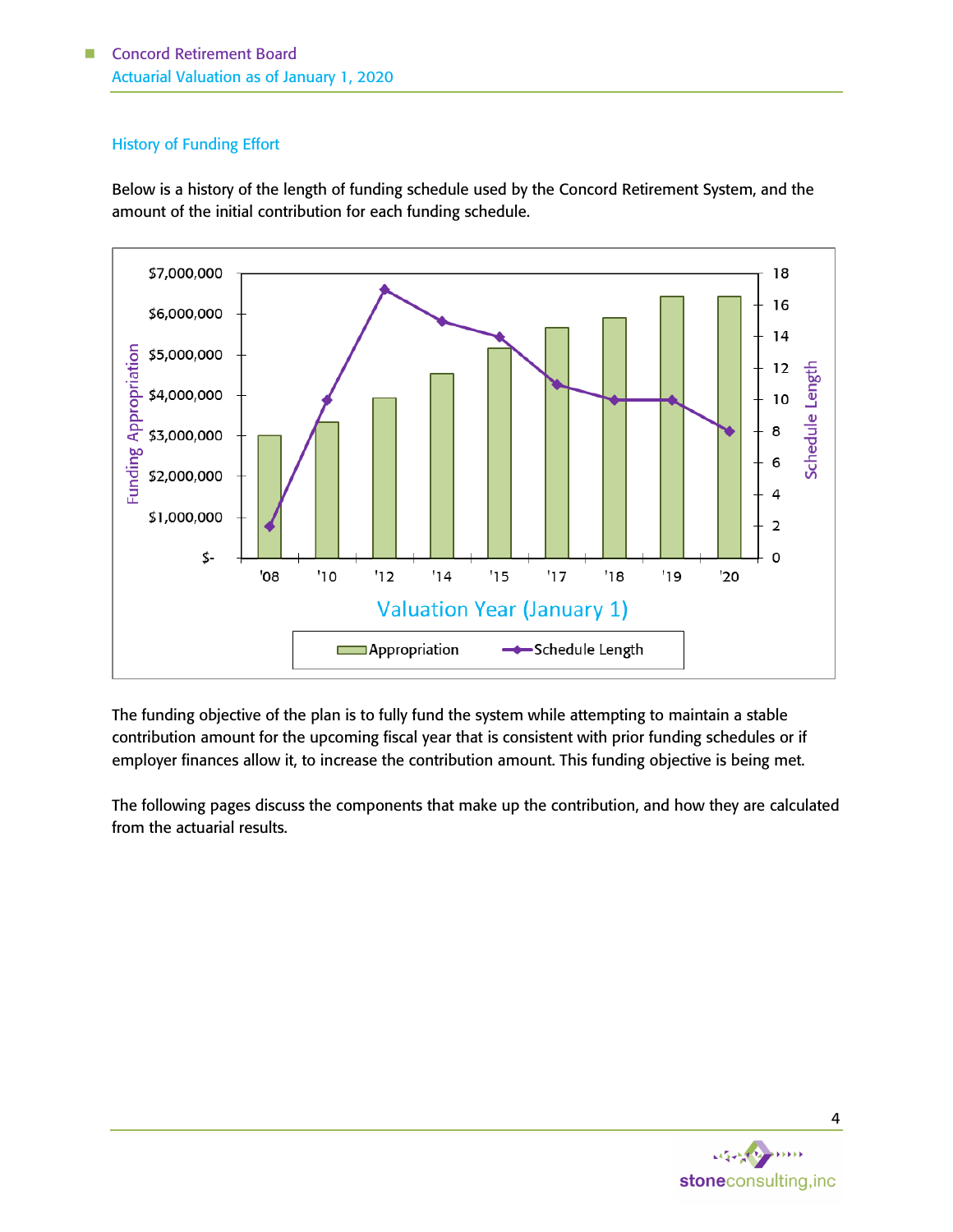## Components of Funding Appropriation

Components of the funding contribution are compared below, and discussed on the following pages.



#### Net 3(8)(c) Payments

- 3(8)(c) payments are benefits which the Concord Retirement System pays to or receives from other retirement boards for service that a retiree had with a different retirement system. The net amount is equal to what Concord pays out, less what Concord receives from other systems, based on the most recent PERAC annual statement.
- 3(8)(c) payments to Concord in the 2019 calendar year included a back payment of \$487,788.92. Since this will not be paid in future years also it was excluded from the net 3(8)(c) amount in the funding schedule, as calculated below:

| 3(8)(c) payments made to other systems         |   | 545,908    |
|------------------------------------------------|---|------------|
| $3(8)(c)$ payments received from other systems |   | (946.497   |
| Net payments, cy2019                           | S | (400, 589) |
| One-time payments                              |   | 487.789    |
| Net payments in funding schedule               |   | 87,200     |

**•** For the funding schedule, the amount of net payments is assumed to remain level in future years.

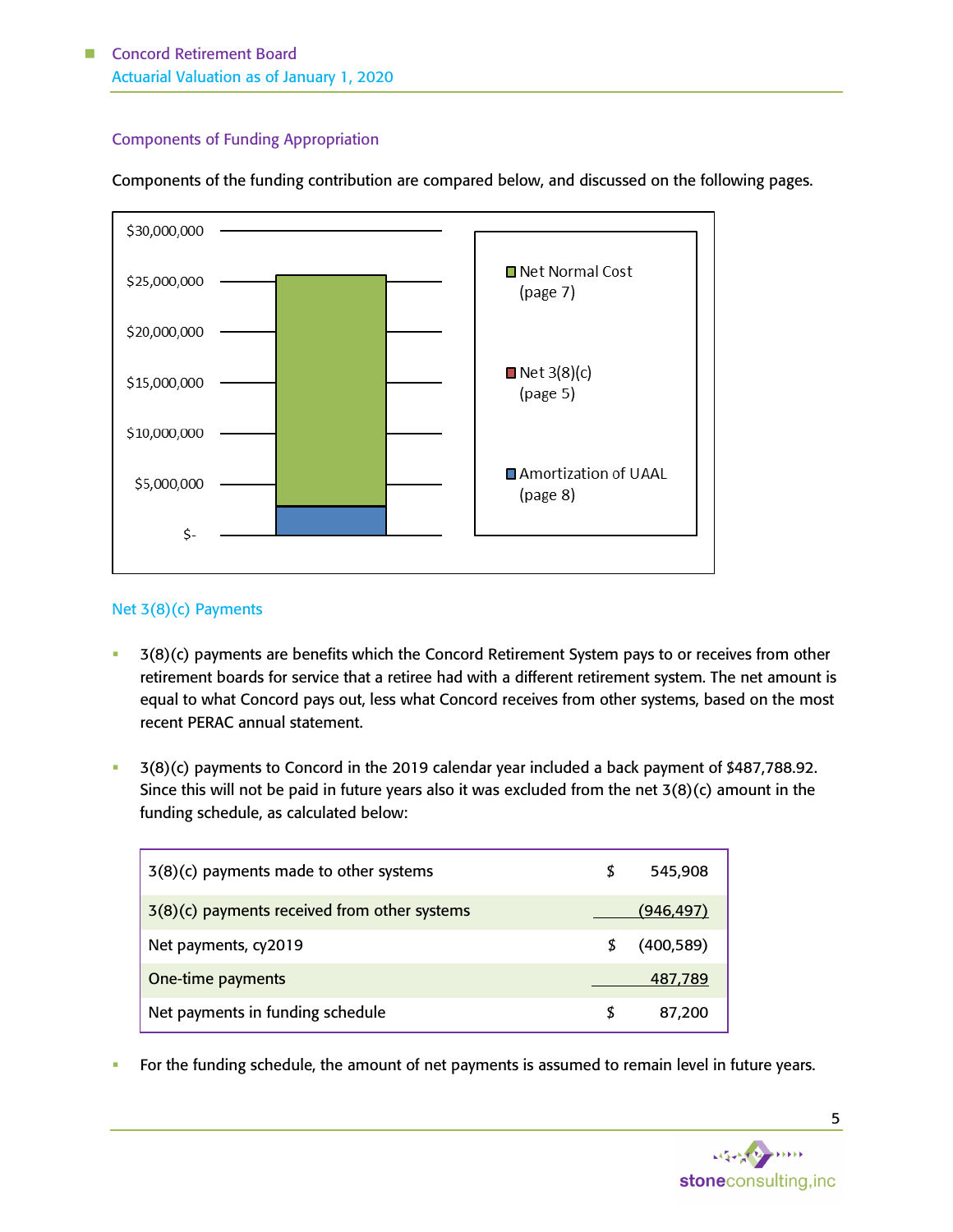## Development of Actuarial Results

Actuarial liabilities are calculated based on benefits that members are projected to receive in the future. The value of projected benefits is divided between past service, future service, and the current year of service.



The actuarial funding method (in this case, entry age normal), assigns values to each of these periods of service.

- Past service: The Actuarial Accrued Liability (AAL), is the portion of the benefit value that is associated with past service; this can be thought of as the "price" of benefits already earned by members of the system.
- **EXECUTE:** Current year: The "price" of benefits being earned during the current year is referred to as the Normal Cost (NC). This includes only the actives, as neither inactives nor retirees are earning any additional service.
- **Future service:** The amount for future service is not included in the liability, as those years of service have not yet been earned.

For retirees, the "past service" amount accounts for the entire value of their benefits; they have completed their careers, and will earn no more service during the current year or any future years.



6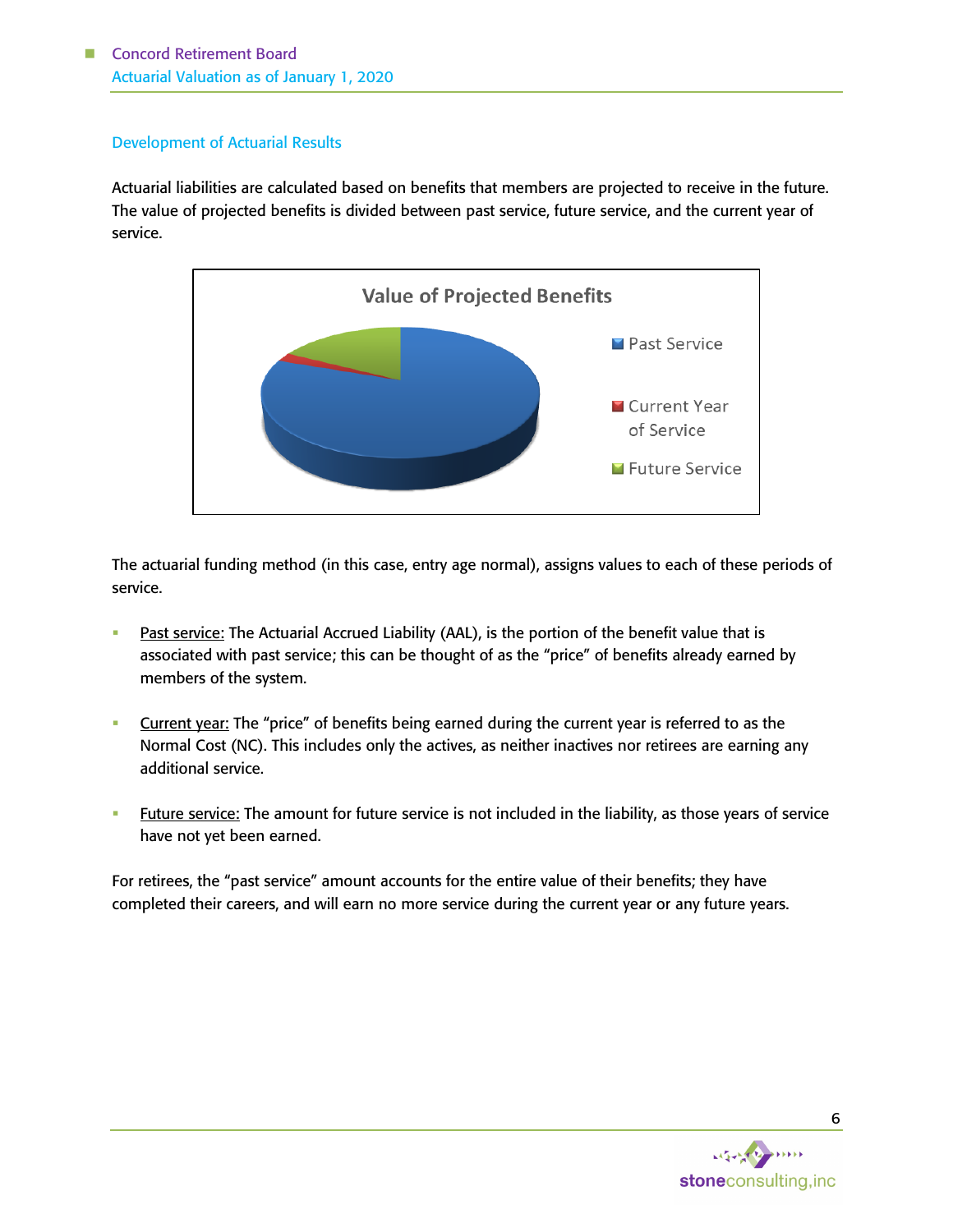#### Net Normal Cost

The entire Normal Cost is not borne by the System; a significant portion is paid by employee contributions. The portion of the Normal Cost not covered by employee contributions is the amount that must be paid through funding appropriations; this is the Net Normal Cost.



The Net Normal Cost as seen in the funding schedule is calculated by adjusting for timing, and adding in the administrative expense. The calculation is shown below, and compared to the covered payroll:

|                                               | January 1, 2020 | % of Payroll* |
|-----------------------------------------------|-----------------|---------------|
| <b>Gross Normal Cost (GNC)</b>                | \$<br>5,577,130 | 15.8%         |
| <b>Employees Contribution</b>                 | 3,324,557       | $9.4\%$       |
| Net Normal Cost (NNC)                         | \$<br>2,252,573 | $6.4\%$       |
| Adjustment to beginning of Fiscal Year 2022** | 145,117         |               |
| <b>Administrative Expense</b>                 | 362,106         | $1.0\%$       |
| Adjusted Net Normal Cost With Admin. Expense  | \$<br>2,759,796 |               |

\* Payroll paid in 2019 for employees as of January 1, 2020 is \$35,271,971. Payroll for new hires in 2019 was annualized.

\*\* The NNC is adjusted from January 1, 2020 to Fiscal 2022 by rolling it forward with a salary increase factor of 4.25%.

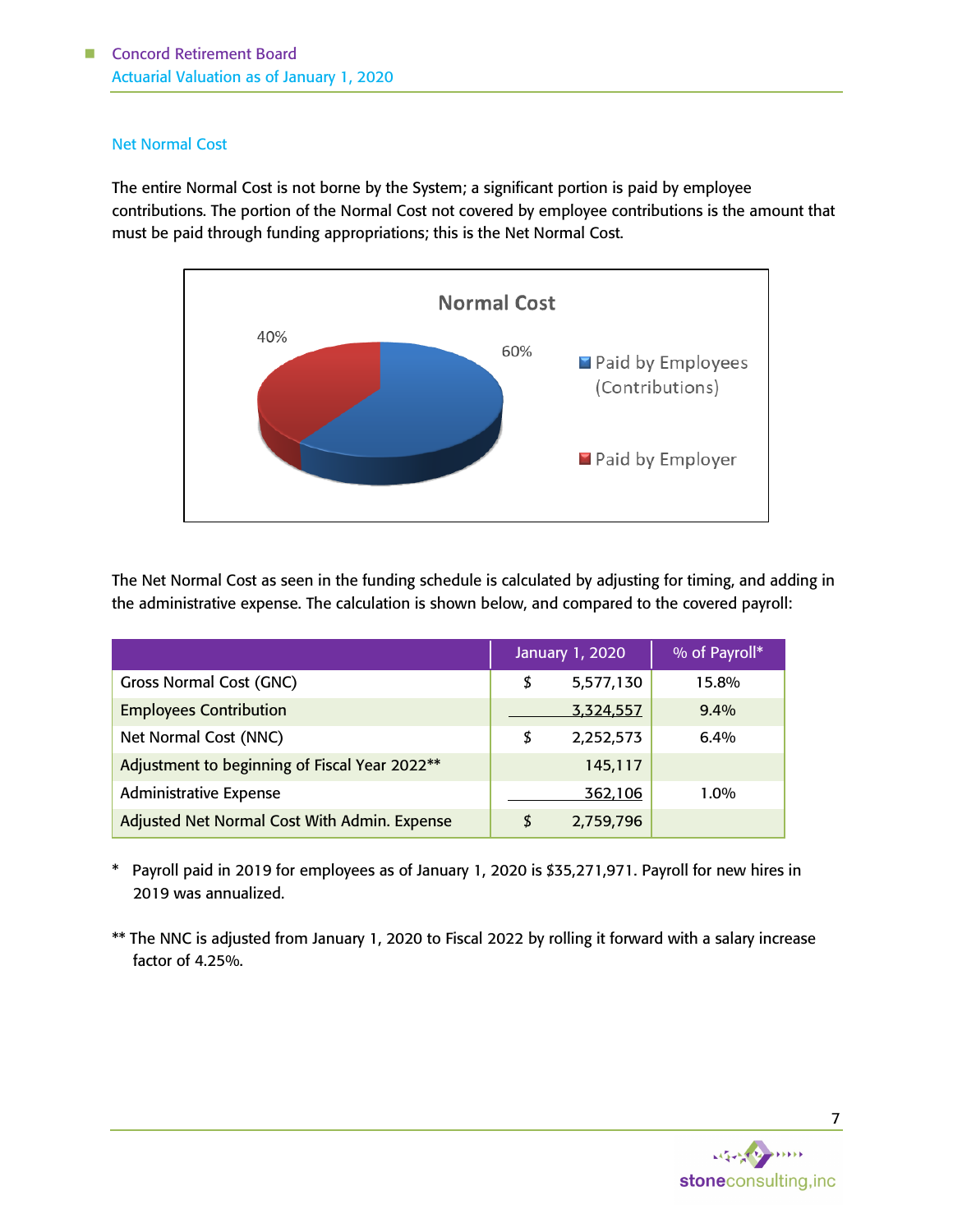## Unfunded Liability

The Unfunded Actuarial Accrued Liability (UAAL) is the portion of the AAL that is not covered by the value of the plan assets.

This is adjusted from the date of the valuation to the date of the contribution (July 1, 2021) to produce the Unfunded Liability seen in Fiscal Year 2022 in the funding schedule.

The liability results were as follows:

|                                                             | January 1, 2020 |  |  |  |  |  |  |
|-------------------------------------------------------------|-----------------|--|--|--|--|--|--|
| <b>Actuarial Accrued Liability</b>                          |                 |  |  |  |  |  |  |
| a. Active Members                                           | \$101,117,056   |  |  |  |  |  |  |
| <b>Inactive Members</b><br>b.                               | 3,169,212       |  |  |  |  |  |  |
| <b>Retired Members and Beneficiaries</b><br>$\mathsf{C}$    | 99,187,388      |  |  |  |  |  |  |
| d. Total                                                    | \$203,473,656   |  |  |  |  |  |  |
| <b>Unfunded Actuarial Accrued Liability</b>                 |                 |  |  |  |  |  |  |
| a. Actuarial Accrued Liability                              | \$203,473,656   |  |  |  |  |  |  |
| b. Less Actuarial Value of Assets<br>180,248,308            |                 |  |  |  |  |  |  |
| c. Unfunded Actuarial Accrued Liability<br>23,225,348<br>\$ |                 |  |  |  |  |  |  |
| d. Adjustment to FY2022<br>(430, 368)                       |                 |  |  |  |  |  |  |
| e. Unfunded Actuarial Accrued Liability as of FY2022        | 22,794,980      |  |  |  |  |  |  |

In developing the funding schedule, we used a "fresh start" approach in which the UAAL (not counting Early Retirement Incentives) is amortized from scratch instead of maintaining the existing amortization amount and separately amortizing gains and losses. This can result in a schedule in which the changes in contribution amounts from year to year are more consistent.

The UAAL and funding ratio are measures of the plan's funded status, which reflect the plan's position as of January 1, 2020. We believe these measures, by themselves, are not appropriate for assessing the sufficiency of plan assets to cover the estimated cost of settling the plan's benefit obligations. However, we believe these measures, in conjunction with the plan's funding schedule, are appropriate for assessing the amount of future contributions.

stoneconsulting, inc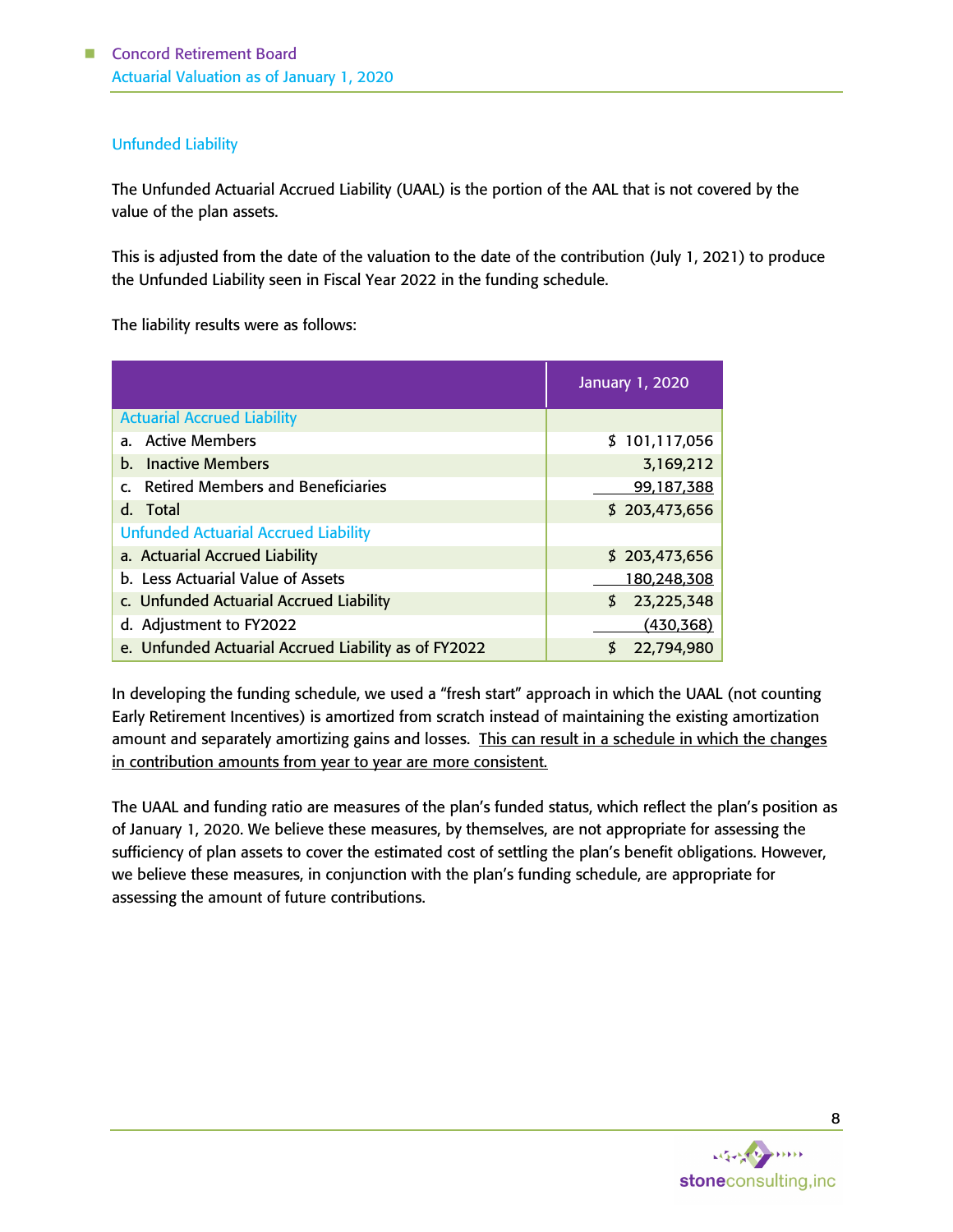### Active Liability by Decrement

An active member can incur liabilities for the Retirement System in one of four ways:

- They can retire (if eligible),
- They can become disabled and collect a disability benefit,
- They can die, or
- They can terminate service and withdraw their ASF balance or receive a deferred retirement benefit

Active members have a portion of their liability associated with each of these four outcomes. The Accrued Liability for active members is divided as follows:

| <b>Active Actuarial Accrued Liability</b> |                  |
|-------------------------------------------|------------------|
| <b>Superannuation Retirement</b>          | \$<br>93,998,370 |
| Death                                     | 2,157,532        |
| <b>Disability</b>                         | 3,866,976        |
| Withdrawal                                | 1,094,178        |
| <b>TOTAL</b>                              | 101,117,056      |

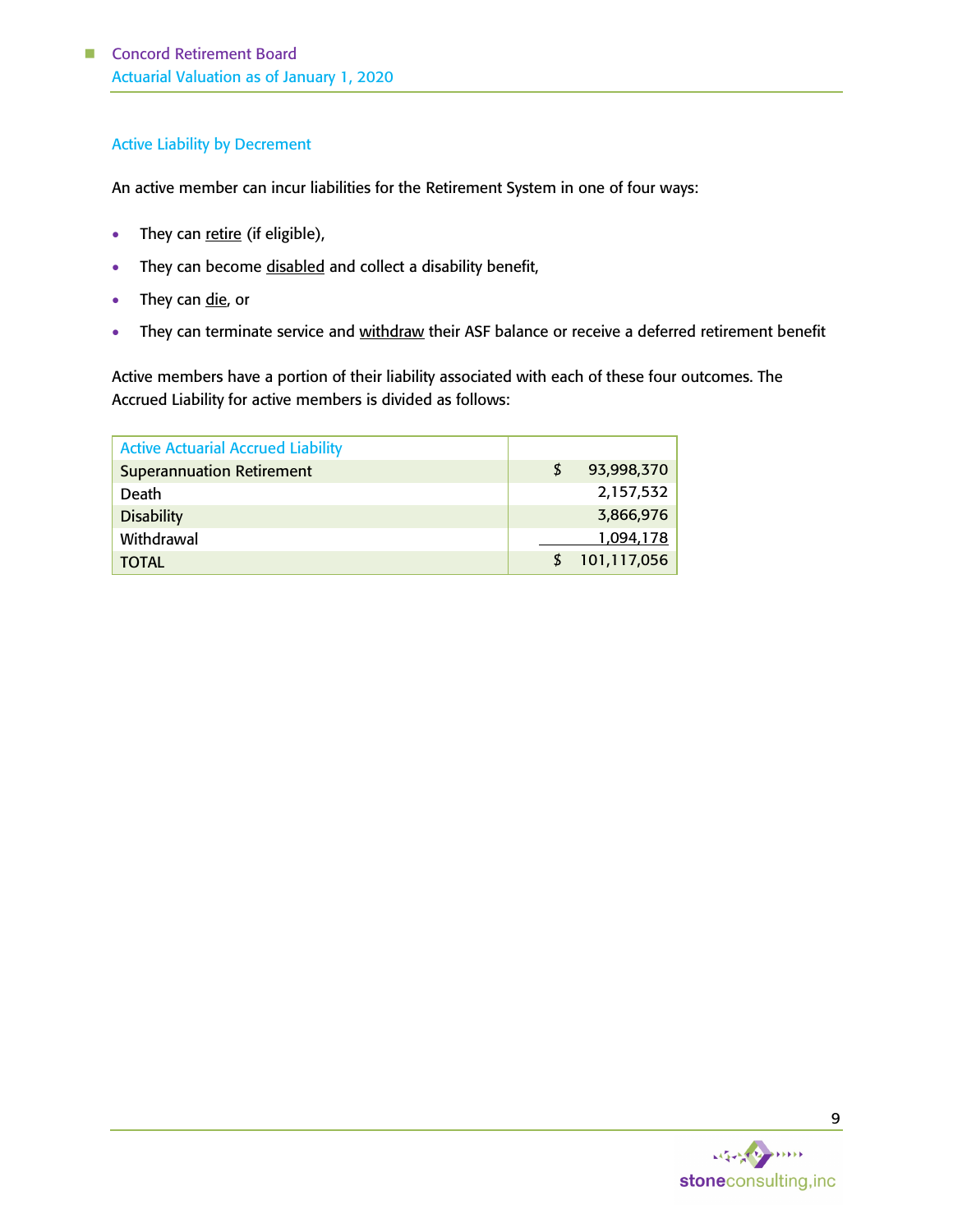## Demographic Results

| <b>Actives</b>                             |              |
|--------------------------------------------|--------------|
| a. Number                                  | 544          |
| b. Annual Compensation                     | \$35,271,971 |
| c. Average Annual Compensation             | \$64,838     |
| d. Average Attained Age                    | 48.7         |
| e. Average Past Service                    | 11.3         |
| <b>Retired, Disabled and Beneficiaries</b> |              |
| a. Number                                  | 315          |
| b. Total Benefits (excluding State COLA)   | \$9,441,656  |
| c. Average Benefits                        | \$29,974     |
| d. Average Age                             | 73.7         |
| <b>Inactives</b>                           |              |
| a. Number                                  |              |

## **•** Total compensation changed by 5.6% over the prior valuation

- Average annual compensation changed by 2.3%
- Salary gain of \$305 thousand compared to projected experience

## History of Demographic Statistics

| <b>Valuation Year</b> | <b>Actives</b> | <b>Average Age</b> | <b>Average Past Service</b> | <b>Average Ann'l Pay</b> |
|-----------------------|----------------|--------------------|-----------------------------|--------------------------|
| 2020                  | 544            | 48.7               | 11.3                        | \$64,838                 |
| 2019                  | 527            | 49.4               | 12.0                        | \$63,389                 |
| 2018                  | 519            | 49.6               | 12.0                        | \$61,926                 |
| 2017                  | 535            | 49.0               | 11.5                        | \$59,113                 |
| 2016                  | 519            | 49.4               | 12.0                        | \$57,690                 |
| 2015                  | 513            | 49.6               | 12.2                        | \$57,083                 |
| 2014                  | 502            | 49.5               | 12.3                        | \$54,809                 |
| 2012                  | 493            | 49.3               | 12.0                        | \$51,159                 |
| 2010                  | 488            | 48.7               | 11.7                        | \$49,378                 |
| 2008                  | 461            | 48.2               | 11.3                        | \$46,193                 |
| 2006                  | 451            | 47.8               | 11.1                        | \$41,963                 |
| 2004                  | 438            | 47.1               | 10.5                        | \$41,086                 |
| 2002                  | 444            | 46.2               | 10.0                        | \$37,784                 |
| 2000                  | 434            | 45.6               | 9.7                         | \$34,119                 |

**EXECT** Both employee age and service have levelled off somewhat in recent years, following years of increases. This pattern has appeared in the experience of several systems in the Commonwealth. Average annual compensation has grown by 90.0% (3.3% annually) over the past twenty years.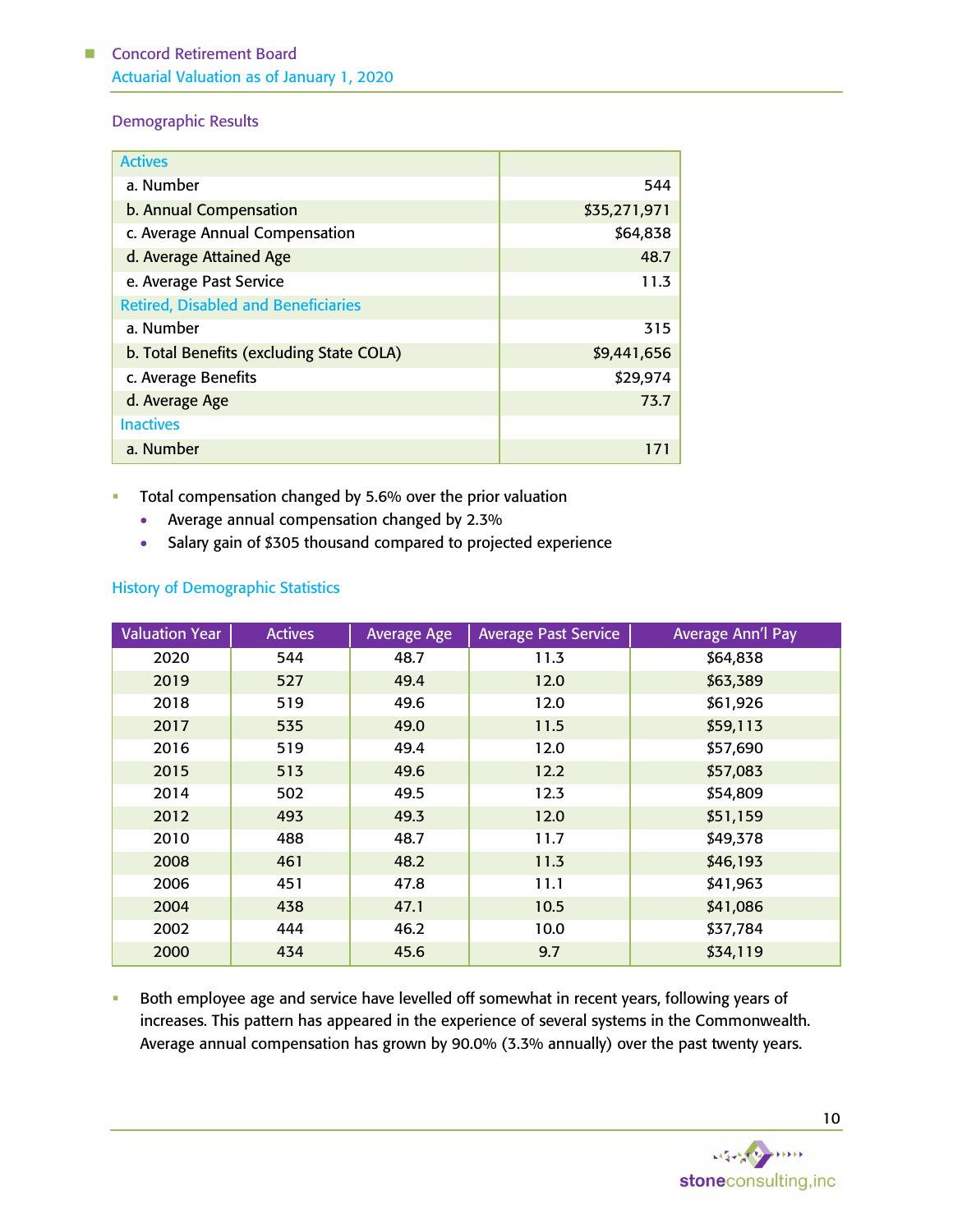#### **Distribution of Plan Members as of January 1, 2020** ACTIVE MEMBERS

|                |           |                          |                          |                          |                          |                          |                          |                          |                          |                          |                |                           | Average             |
|----------------|-----------|--------------------------|--------------------------|--------------------------|--------------------------|--------------------------|--------------------------|--------------------------|--------------------------|--------------------------|----------------|---------------------------|---------------------|
| <b>AGE</b>     | 0-4 Years | 5-9 Years                | <b>10-14 Years</b>       | <b>15-19 Years</b>       | <b>20-24 Years</b>       | <b>25-29 Years</b>       | 30-34 Years              | 35-39 Years              | $40 + Years$             | <b>Total</b>             |                | <b>Total Compensation</b> | <b>Compensation</b> |
| $ 0-19\rangle$ |           |                          |                          |                          |                          |                          |                          |                          |                          | $\overline{\phantom{a}}$ |                | $\sim$                    |                     |
| $20 - 24$      | 9         | $\overline{\phantom{0}}$ | н.                       | $\overline{\phantom{a}}$ |                          | $\overline{\phantom{0}}$ |                          | $\overline{\phantom{0}}$ | $\overline{\phantom{a}}$ |                          | 9 <sup>5</sup> | 376,920 \$                | 41,880              |
| $25 - 29$      | 52        | 8                        | ۰                        | ۰.                       | $\overline{\phantom{a}}$ | $\overline{\phantom{0}}$ | -                        | $\overline{\phantom{a}}$ | $\overline{\phantom{a}}$ | 60                       |                | 3,257,264 \$              | 54,288              |
| 30-34          | 26        | 16                       | $\overline{2}$           |                          | $\overline{\phantom{a}}$ | $\overline{\phantom{a}}$ |                          | $\overline{\phantom{a}}$ | $\overline{\phantom{a}}$ | $44 \quad$               |                | 2,788,292 \$              | 63,370              |
| 35-39          | 25        | 8                        | 11                       |                          |                          |                          |                          |                          |                          | 46                       |                | 2,993,004 \$              | 65,065              |
| 40-44          | 15        | 6                        | 6                        |                          | $\overline{3}$           | $\overline{\phantom{0}}$ |                          |                          | $\overline{\phantom{a}}$ | 37 <sub>5</sub>          |                | 2,792,850 \$              | 75,482              |
| 45-49          | 18        | 9                        | 4                        |                          | 8                        | $\sim$                   |                          |                          | $\overline{\phantom{a}}$ | 40 \$                    |                | 2,502,990 \$              | 62,575              |
| 50-54          | 17        | 14                       | 5                        | 8                        | 8                        | 9                        | 4                        |                          | $\overline{\phantom{0}}$ | 66 \$                    |                | 4,842,965 \$              | 73,378              |
| 55-59          | 17        | 21                       | 27                       | 14                       | 14                       | 5                        | 15                       | 4                        | $\overline{\phantom{a}}$ | 117                      | S              | 8,142,426 \$              | 69,593              |
| 60-64          | 17        | 14                       | 14                       | 16                       | 6                        | $\overline{4}$           | 8                        | $\overline{2}$           | $\overline{2}$           | $83 \quad$               |                | 5,052,068 \$              | 60,868              |
| 65-69          | 4         | $\overline{7}$           | 4                        | 5                        | 5                        | 3                        |                          |                          |                          | 34 \$                    |                | 2,082,032 \$              | 61,236              |
| 70-74          | ٠         |                          |                          |                          |                          | $\overline{\phantom{a}}$ |                          |                          | $\overline{2}$           |                          | 6 <sup>5</sup> | 323,847 \$                | 53,975              |
| 75-79          |           |                          | $\overline{\phantom{a}}$ |                          |                          |                          |                          |                          |                          |                          |                | 23,371                    | 23,371              |
| 80-84          | $\sim$    |                          | ٠                        | ۰                        | $\overline{\phantom{a}}$ | $\sim$                   | $\overline{\phantom{a}}$ | $\overline{\phantom{0}}$ | $\overline{\phantom{a}}$ | -                        |                | $\sim$                    | $\sim$              |
| $85+$          | $\sim$    | $\overline{\phantom{a}}$ | ۰.                       |                          |                          | $\sim$                   | -                        |                          |                          |                          |                | 93,944                    | 93,944              |
| <b>TOTAL</b>   | 200       | 104                      | 74                       | 54                       | 46                       | 21                       | 33                       | 7                        | 5                        | 544                      |                | 35,271,971                | 64,838              |



Were the min stoneconsulting, inc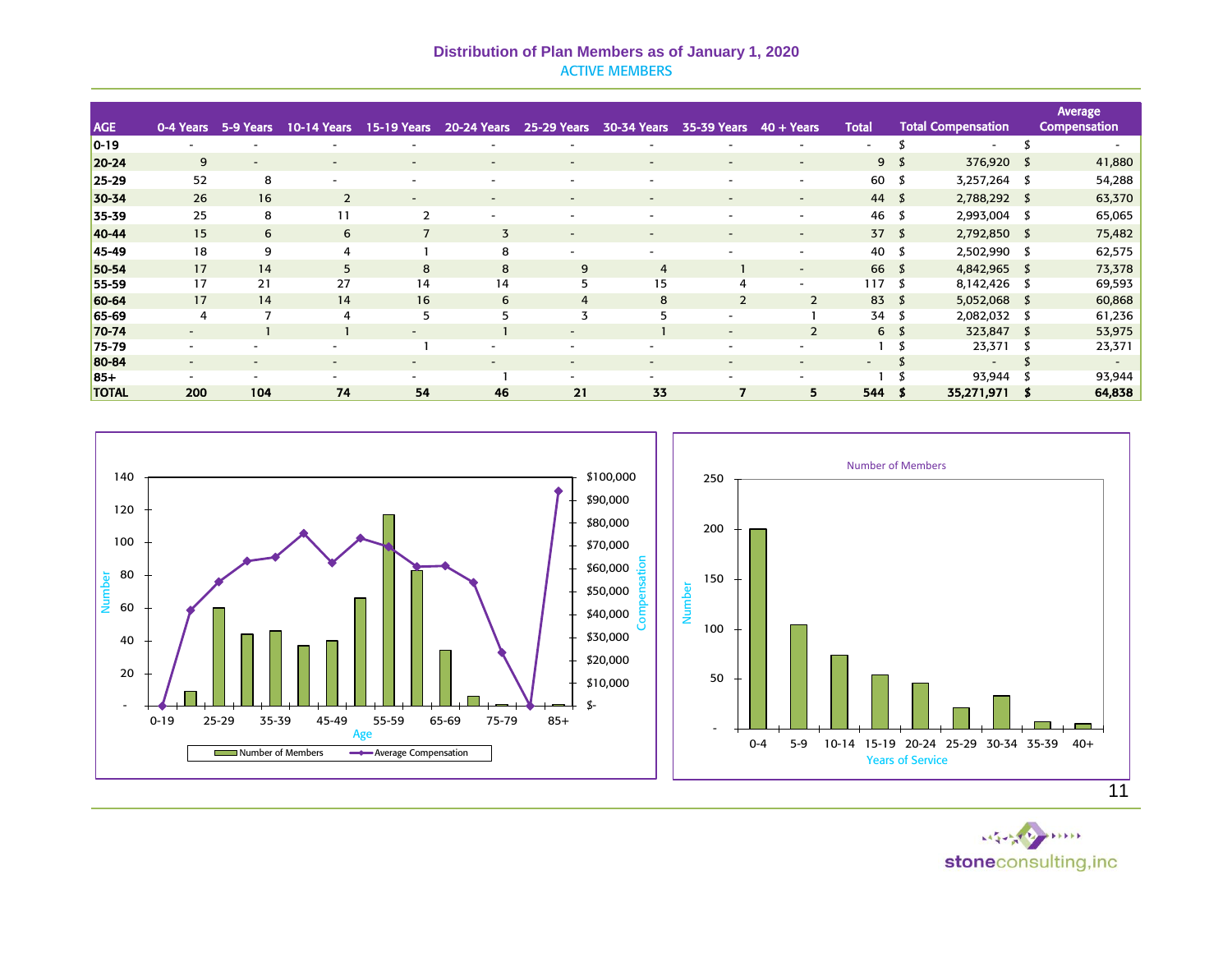|              |                          | <b>Retired Members and Beneficiaries</b> |                          |
|--------------|--------------------------|------------------------------------------|--------------------------|
| Age          | <b>Number</b>            | <b>Average Benefit</b>                   | <b>Total Benefit</b>     |
| $ 0-24 $     |                          |                                          | $\overline{\phantom{a}}$ |
| $25 - 29$    | $\sim$                   | $\sim$                                   | $\sim$                   |
| 30-34        | $\sim$                   |                                          | $\sim$                   |
| 35-39        | $\sim$                   | ۰.                                       |                          |
| 40-44        | $\overline{\phantom{a}}$ | $\overline{\phantom{a}}$                 | $\sim$                   |
| 45-49        |                          | 16,232                                   | 16,232                   |
| 50-54        | $\overline{2}$           | 53,698                                   | 107,396                  |
| 55-59        | 16                       | 48,709                                   | 779,342                  |
| 60-64        | 20                       | 38,965                                   | 779,305                  |
| 65-69        | 61                       | 39,545                                   | 2,412,273                |
| 70-74        | 64                       | 28,000                                   | 1,792,027                |
| 75-79        | 42                       | 25,426                                   | 1,067,905                |
| 80+          | 89                       | 21,064                                   | 1,874,708                |
| <b>TOTAL</b> | 295                      | 5<br>29,929                              | 8,829,188<br>- \$        |

| <b>Disabled Members</b> |               |                        |                      |  |  |  |  |  |  |
|-------------------------|---------------|------------------------|----------------------|--|--|--|--|--|--|
| Age                     | <b>Number</b> | <b>Average Benefit</b> | <b>Total Benefit</b> |  |  |  |  |  |  |
| $0 - 24$                |               |                        |                      |  |  |  |  |  |  |
| $25 - 29$               |               |                        |                      |  |  |  |  |  |  |
| 30-34                   |               |                        |                      |  |  |  |  |  |  |
| 35-39                   |               |                        |                      |  |  |  |  |  |  |
| 40-44                   | 1             | 30,159                 | 30,159               |  |  |  |  |  |  |
| 45-49                   |               |                        |                      |  |  |  |  |  |  |
| 50-54                   |               |                        |                      |  |  |  |  |  |  |
| 55-59                   | 3             | 37,901                 | 113,702              |  |  |  |  |  |  |
| 60-64                   | 6             | 24,700                 | 148,203              |  |  |  |  |  |  |
| 65-69                   | 3             | 29,581                 | 88,742               |  |  |  |  |  |  |
| 70-74                   | 3             | 40,544                 | 121,631              |  |  |  |  |  |  |
| 75-79                   | 3             | 28,046                 | 84,139               |  |  |  |  |  |  |
| -80                     |               | 25,892                 | 25,892               |  |  |  |  |  |  |
| <b>TOTAL</b>            | 20            | S<br>30,623            | Ś<br>612,467         |  |  |  |  |  |  |

|              |                | Total                  |                      |
|--------------|----------------|------------------------|----------------------|
| Age          | <b>Number</b>  | <b>Average Benefit</b> | <b>Total Benefit</b> |
| $0 - 24$     |                |                        |                      |
| $25 - 29$    |                |                        |                      |
| 30-34        |                |                        |                      |
| 35-39        | -              |                        |                      |
| 40-44        | 1              | 30,159                 | 30,159               |
| 45-49        | 1              | 16,232                 | 16,232               |
| 50-54        | $\overline{2}$ | 53,698                 | 107,396              |
| 55-59        | 19             | 47,002                 | 893,044              |
| 60-64        | 26             | 35,673                 | 927,508              |
| 65-69        | 64             | 39,078                 | 2,501,014            |
| 70-74        | 67             | 28,562                 | 1,913,658            |
| 75-79        | 45             | 25,601                 | 1,152,045            |
| 80+          | 90             | 21,118                 | 1,900,600            |
| <b>TOTAL</b> | 315            | S<br>29,974            | \$<br>9,441,656      |

 60,000 100 90 50,000 80 <del>ti</del><br>e 40,000<br>e a 70 Number of Members Number of Members Average Benefits 60  $\frac{1}{80}$ 30,000 50 40  $20,000$  30 20 10,000 10 - - 0-24 30-34 40-44 50-54 60-64 70-74 80+ Average Benefits **Number of Members** 

Benefits shown are net of State reimbursed COLA.



12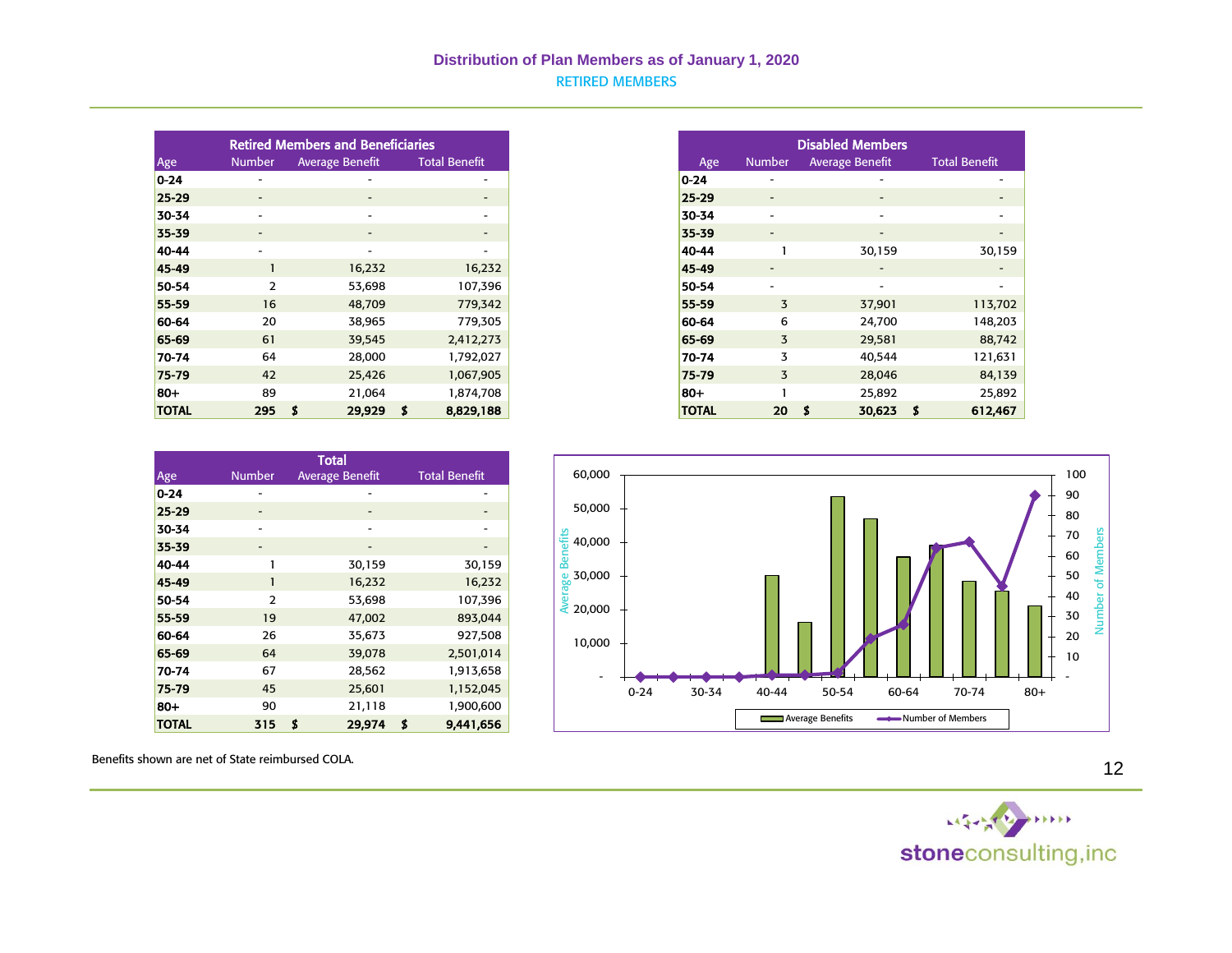Assets

|   | Cash                                  | \$<br>2,719,298.14   |  |
|---|---------------------------------------|----------------------|--|
|   | <b>Pooled Domestic Equity Funds</b>   | 25,207,136.12        |  |
|   | Pooled International Equity Funds     | 7,630,051.58         |  |
|   | Pooled Domestic Fixed Income Funds    | 34,845,110.49        |  |
|   | <b>Pooled Alternative Investments</b> | 2,688,830.45         |  |
|   | Pooled Real Estate Funds              | 9,094,700.93         |  |
|   | <b>Pooled Domestic Balanced Funds</b> | 46,840,116.73        |  |
|   | Hedge Funds                           | 9,031,119.20         |  |
|   | <b>PRIT FUND</b>                      | 46,897,535.55        |  |
| A | Sub-Total:                            | \$<br>184,953,899.19 |  |
|   |                                       |                      |  |
|   | Accounts Receivable                   | \$<br>751.16         |  |
|   | <b>Accounts Payable</b>               | (192, 042.07)        |  |
| B | Sub-Total:                            | \$<br>(191, 290.91)  |  |
|   |                                       |                      |  |
|   | Market Value of Assets $[(A) + (B)]$  | \$<br>184,762,608.28 |  |

- **•** The asset allocation is approximately 28% fixed income, cash, receivables and payables and 72% equities, alternative investments, hedge funds and similar types of investments.
- **EXECUTE:** Annual return in calendar 2019: 16.1% vs. a 7.00% assumption.
	- \$14,526,168 net actuarial asset gain in Calendar Year 2019

## Actuarial Value of Assets

For its Actuarial Value of Assets (AVA), Concord uses a four-year asset smoothing method which recognizes gains and losses over a four-year period. For example, for a gain in 2018, 25% would be recognized in 2019, another 25% in 2020, another 25% in 2021, and the final 25% in 2022.

The calculation of the smoothed asset value is shown on the following page. The Actuarial Value of Assets is \$4.5 million lower than the Market Value of Assets; the recognition of actuarial asset gains in future valuations will reduce the Unfunded Actuarial Accrued Liability, and by extension, the amount of funding required.

stoneconsulting, inc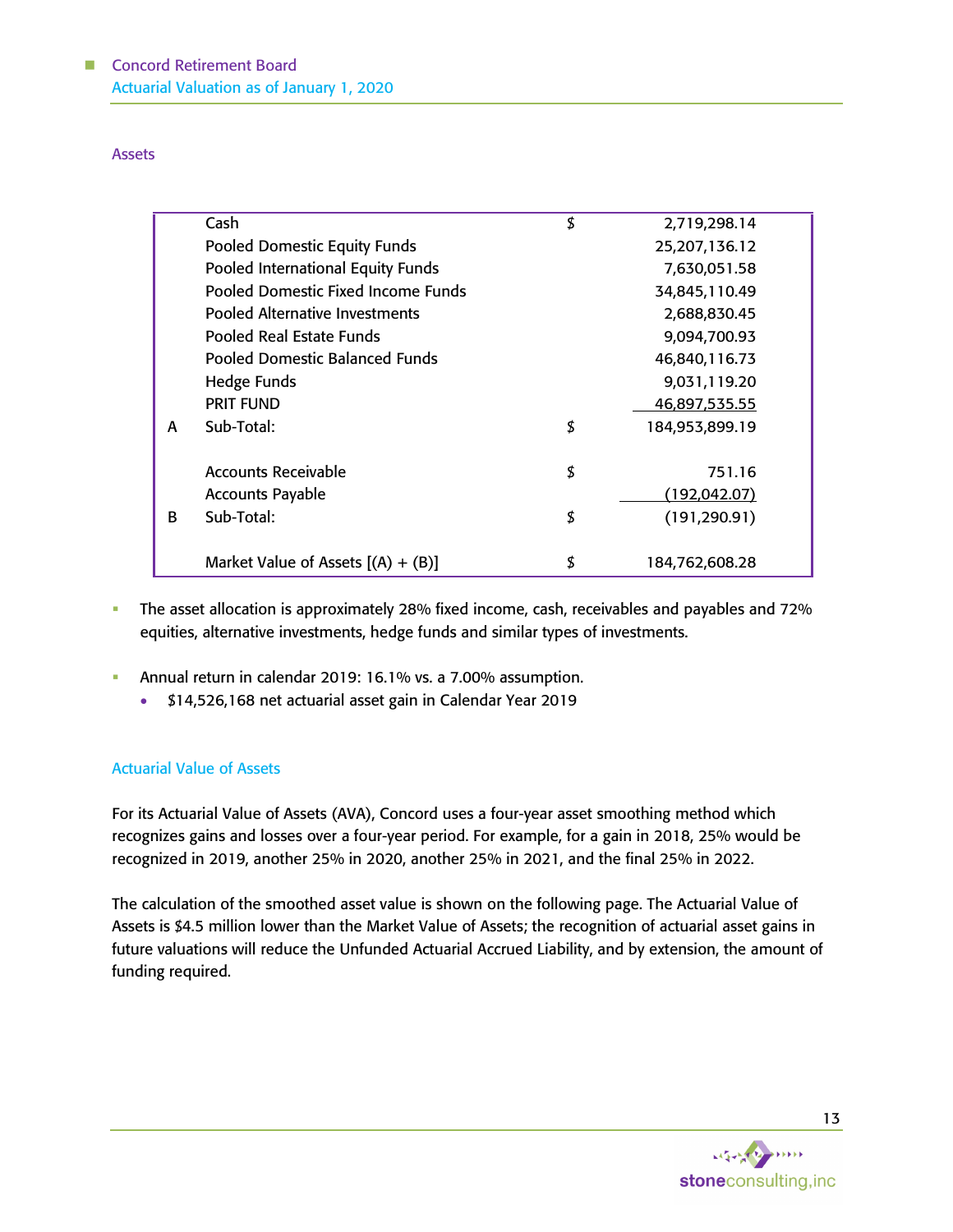## Four-Year Asset Smoothing

 $4.$ 

- 1. Market value of assets including receivable/payable as of 01/01/2020 \$ 184,762,608
- 2. Phase-in of asset gains and losses

|    |                                                                                     | Plan                                                                    | Original          | Percent      |    | <b>Amount</b>  |  |
|----|-------------------------------------------------------------------------------------|-------------------------------------------------------------------------|-------------------|--------------|----|----------------|--|
|    |                                                                                     | Year                                                                    | <b>Amount</b>     | Unrecognized |    | Unrecognized   |  |
|    |                                                                                     | (1)                                                                     | (2)               | (3)          |    | (2) x (3)      |  |
|    | a.                                                                                  | 2019                                                                    | \$14,526,168      | 75%          |    | \$10,894,626   |  |
|    | b.                                                                                  | 2018                                                                    | ( \$18, 218, 269) | 50%          |    | ( \$9,109,134) |  |
|    | C.                                                                                  | 2017                                                                    | \$10,915,237      | 25%          |    | \$2,728,809    |  |
|    | d.                                                                                  | 2016                                                                    | \$1,359,962       | 0%           |    | \$0            |  |
|    | e.                                                                                  | Total                                                                   | \$8,583,098       |              |    | \$4,514,301    |  |
| 3. | $(1. - 2.e.)$                                                                       | Valuation assets without corridor as of 01/01/2020                      |                   |              | \$ | 180,248,308    |  |
| 4. | <b>Corridor Check</b>                                                               | 90% of Market Value                                                     |                   |              |    |                |  |
|    | a.                                                                                  |                                                                         |                   |              | \$ | 166,286,347    |  |
|    | b.                                                                                  | 110% of Market Value                                                    |                   |              | \$ | 203,238,869    |  |
| 5. |                                                                                     | Valuation assets with corridor as of 01/01/2020<br>(3. within Corridor) |                   |              | \$ | 180,248,308    |  |
| 6. |                                                                                     | Calculation of return on valuation assets                               |                   |              |    |                |  |
|    | a.                                                                                  | Valuation assets as of 01/01/2019                                       |                   |              | \$ | 167,094,895    |  |
|    | b.                                                                                  | ER contribs + EE contribs - Ben Pymts - Expenses<br>\$<br>(133, 698)    |                   |              |    |                |  |
|    | Actual return on valuation assets<br>\$<br>13,287,111<br>C.<br>$5. - (6.a. + 6.b.)$ |                                                                         |                   |              |    |                |  |
|    | d.                                                                                  | Weighted value of valuation assets                                      |                   |              | \$ | 167,028,046    |  |
|    | e.                                                                                  | Return on valuation assets<br>(6.c. / 6.d.)                             |                   |              |    | 7.96%          |  |
|    | f.                                                                                  | Annualized return on assets                                             |                   |              |    | 7.96%          |  |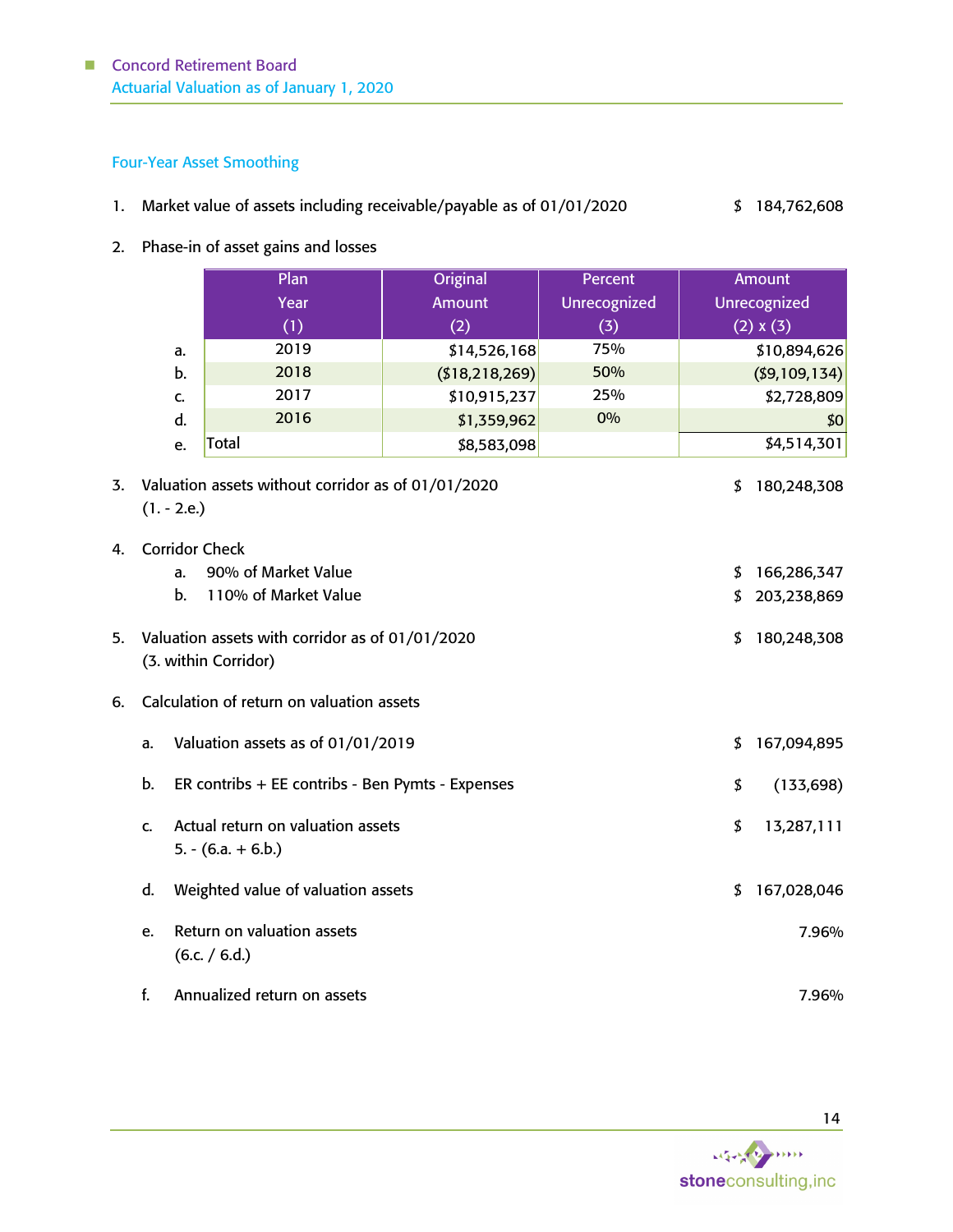The benefit of using an asset smoothing method is that it results in a more stable measure of the financial condition of the Plan. This is illustrated by the chart below, which displays a history of the Actuarial Value and Market Value of Assets over the past nine valuations.



## Funding Ratio

The following displays the history of the funding ratio for the past nine valuations, based on Market Value of Assets. The Market Value for each year is shown to accompany the funding ratio. We show the market value of assets as that is the amount of assets actually available to pay for benefits.



Funding ratio as of 1/1/2020:

- 90.8% using Market Value of Assets
- 88.6% using Actuarial Value of Assets

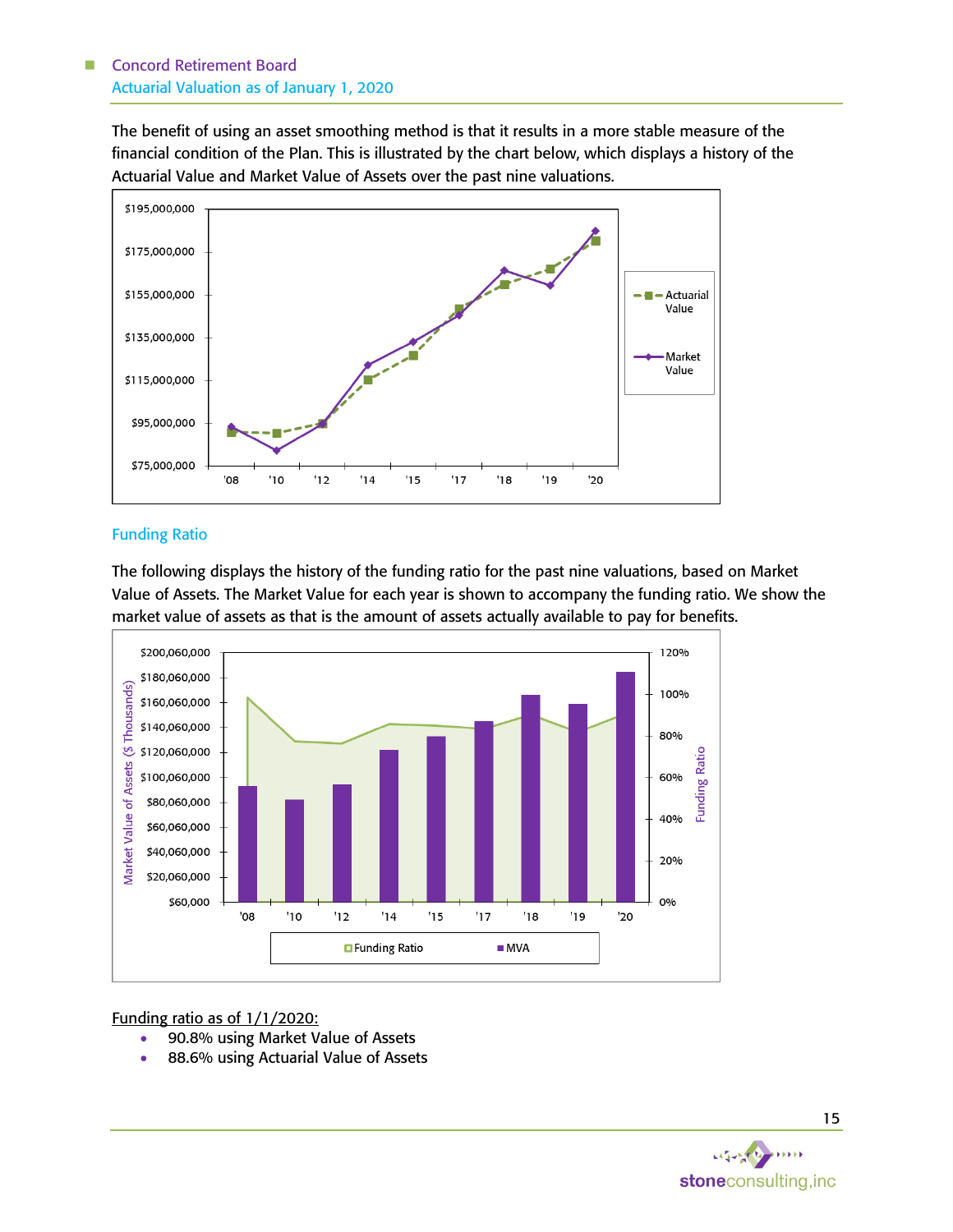#### Risk

Future actuarial measurements may differ significantly from the current measurements presented in this report due to such factors as:

- Plan experience differing from that anticipated by the economic or demographic assumptions,
- Changes in economic or demographic assumptions,
- Increases or decreases expected as part of natural operation of the methodology used for these measurements such as additional contribution requirements based on the plan's funded status,
- Changes in plan provisions or applicable law.

As part of the valuation, we have not performed an analysis of the potential range of future measurements. GASB Statement 67 and 68 reports for the Concord Retirement System contain alternate results to measure the impact of increases or decreases in the discount rate.

#### **Maturity**

One important concern is the maturity of the system. Systems with a greater portion of their liability stemming from current retirees whose benefits already being paid are likely to experience greater impact from short-term asset experience, as high payouts in the near future leave less of the current assets will be available to benefit from investment returns further in the future.

Below is a history of the retiree's percentage of the covered population and liability. The retiree share of the liability has grown over the past five valuations, while the retiree share of the population has been fairly stable.



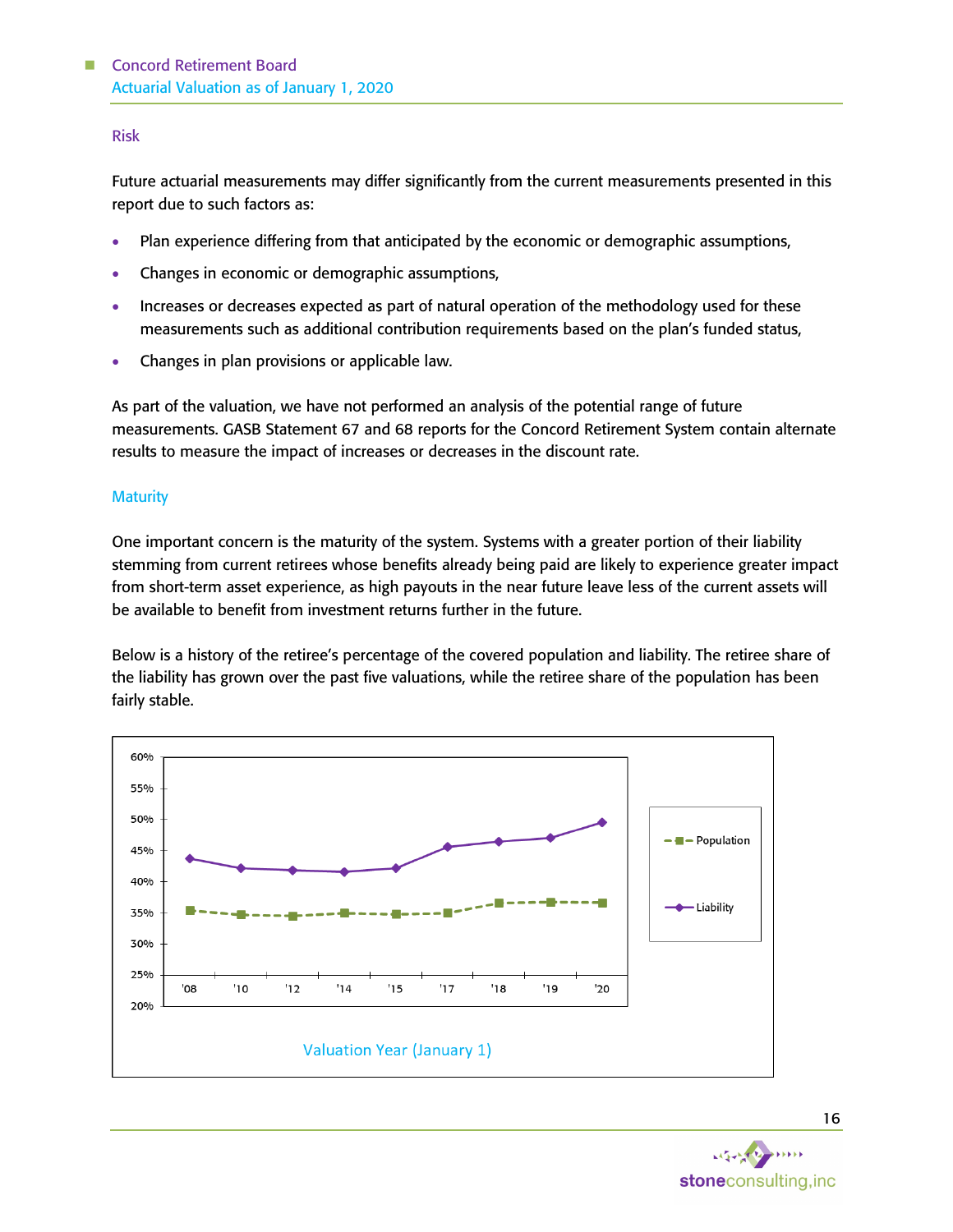#### Historical Experience

The following charts display Concord's history of Actuarial Assets and Unfunded Liability; the second chart compares the unfunded liability to covered payroll.

#### History of Assets and Unfunded Liability



## History of Unfunded Liability and Covered Payroll



 $\cdots$  $64.5 - 1$ stoneconsulting, inc

17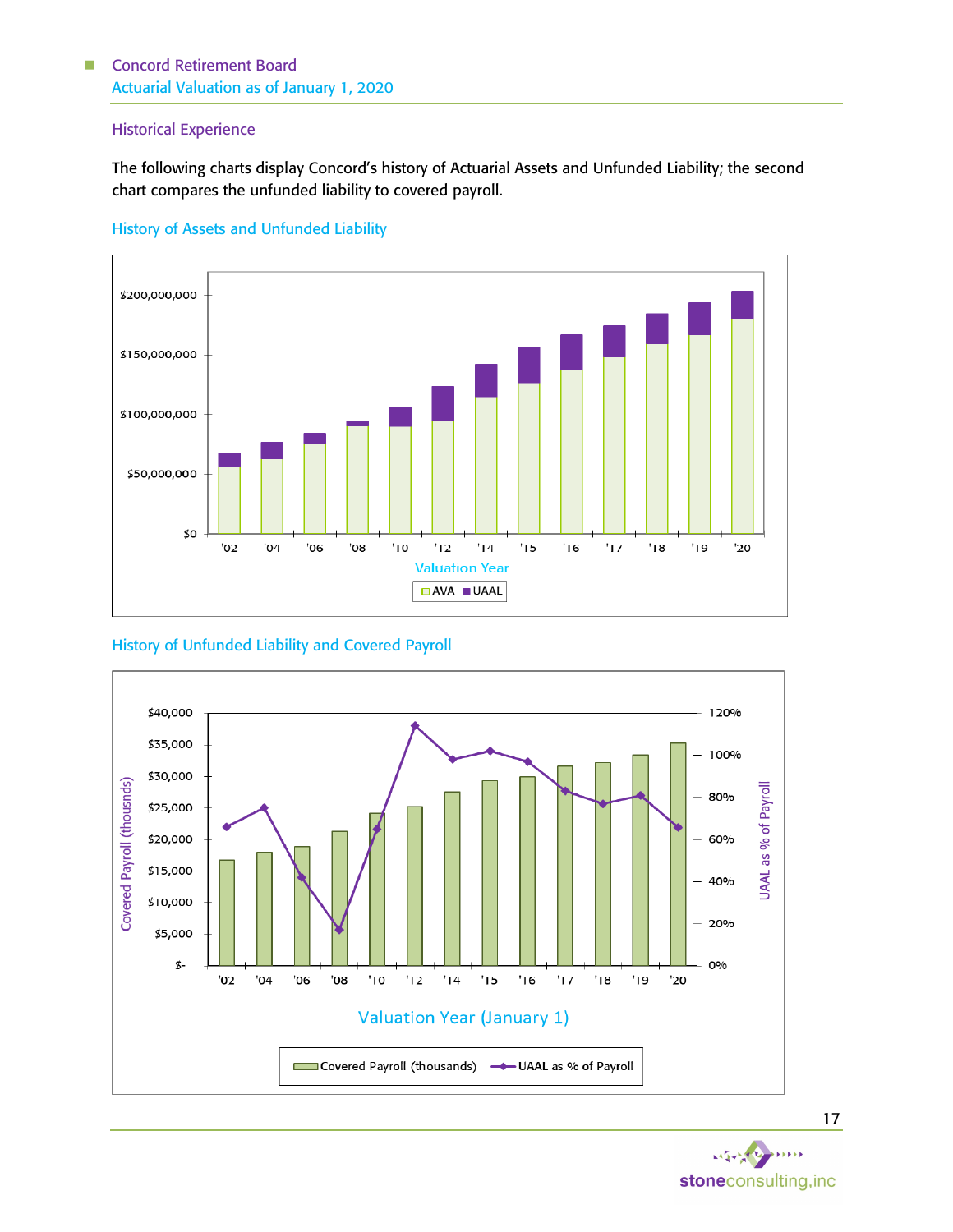## Comparative Results

|                                                            | January 1,    | January 1,    | Percentage |
|------------------------------------------------------------|---------------|---------------|------------|
|                                                            | 2020          | 2019          | Change     |
| <b>Funding</b>                                             |               |               |            |
| <b>Contribution for Fiscal 2022</b>                        | \$6,441,792   | \$6,754,445   | $-4.6%$    |
| <b>Members</b>                                             |               |               |            |
| <b>Actives</b>                                             |               |               |            |
| a. Number                                                  | 544           | 527           | 3.2%       |
| b. Annual Compensation                                     | \$35,271,971  | \$33,406,143  | 5.6%       |
| c. Average Annual Compensation                             | \$64,838      | \$63,389      | 2.3%       |
| d. Average Attained Age                                    | 48.7          | 49.4          | $-1.4%$    |
| e. Average Past Service                                    | 11.3          | 12.0          | $-6.1%$    |
| <b>Retired, Disabled and Beneficiaries</b>                 |               |               |            |
| a. Number                                                  | 315           | 306           | 2.9%       |
| b. Total Benefits*                                         | \$9,441,656   | \$8,676,864   | 8.8%       |
| c. Average Benefits*                                       | \$29,974      | \$28,356      | 5.7%       |
| d. Average Age                                             | 73.7          | 73.6          | 0.1%       |
| <b>Inactives</b>                                           |               |               |            |
| a. Number                                                  | 171           | 164           | 4.3%       |
| <b>Normal Cost</b>                                         |               |               |            |
| Total Normal Cost as of January 1, 2020<br>а.              | \$5,577,130   | \$5,002,616   | 11.5%      |
| Less Expected Members' Contributions<br>b.                 | 3,324,557     | 3,117,625     | 6.6%       |
| Normal Cost to be funded by the Municipality<br>$C_{1}$    | \$2,252,573   | \$1,884,991   | 19.5%      |
| Adjustment to July 1, 2021<br>d.                           | 145,117       | 121,436       | 19.5%      |
| <b>Administrative Expense Assumption</b><br>e.             | 362,106       | 335,378       | 8.0%       |
| Normal Cost Adjusted to July 1, 2021<br>f.                 | \$2,759,796   | \$2,341,805   | 17.8%      |
| <b>Actuarial Accrued Liability</b>                         |               |               |            |
| a. Active Members                                          | \$101,117,056 | \$101,323,370 | $-0.2%$    |
| <b>Inactive Members</b><br>b.                              | 3,169,212     | 2,524,706     | 25.5%      |
| <b>Retired Members and Beneficiaries</b><br>$\mathsf{C}$ . | 99,187,388    | 90,266,703    | 9.9%       |
| d. Total                                                   | \$203,473,656 | \$194,114,779 | 4.8%       |
| <b>Unfunded Actuarial Accrued Liability</b>                |               |               |            |
| a. Actuarial Accrued Liability                             | \$203,473,656 | \$194,114,779 | 4.8%       |
| b. Less Actuarial Value of Assets                          | 180,248,308   | 167,094,895   | 7.9%       |
| c. Unfunded Actuarial Accrued Liability                    | \$23,225,348  | \$27,019,884  | $-14.0%$   |
| d. Adjustment to FY2022                                    | (430, 368)    | (16, 122)     |            |
| e. Unfunded Actuarial Accrued Liability as of FY2022       | \$22,794,980  | \$27,003,762  |            |

\* Excluding State reimbursed COLA

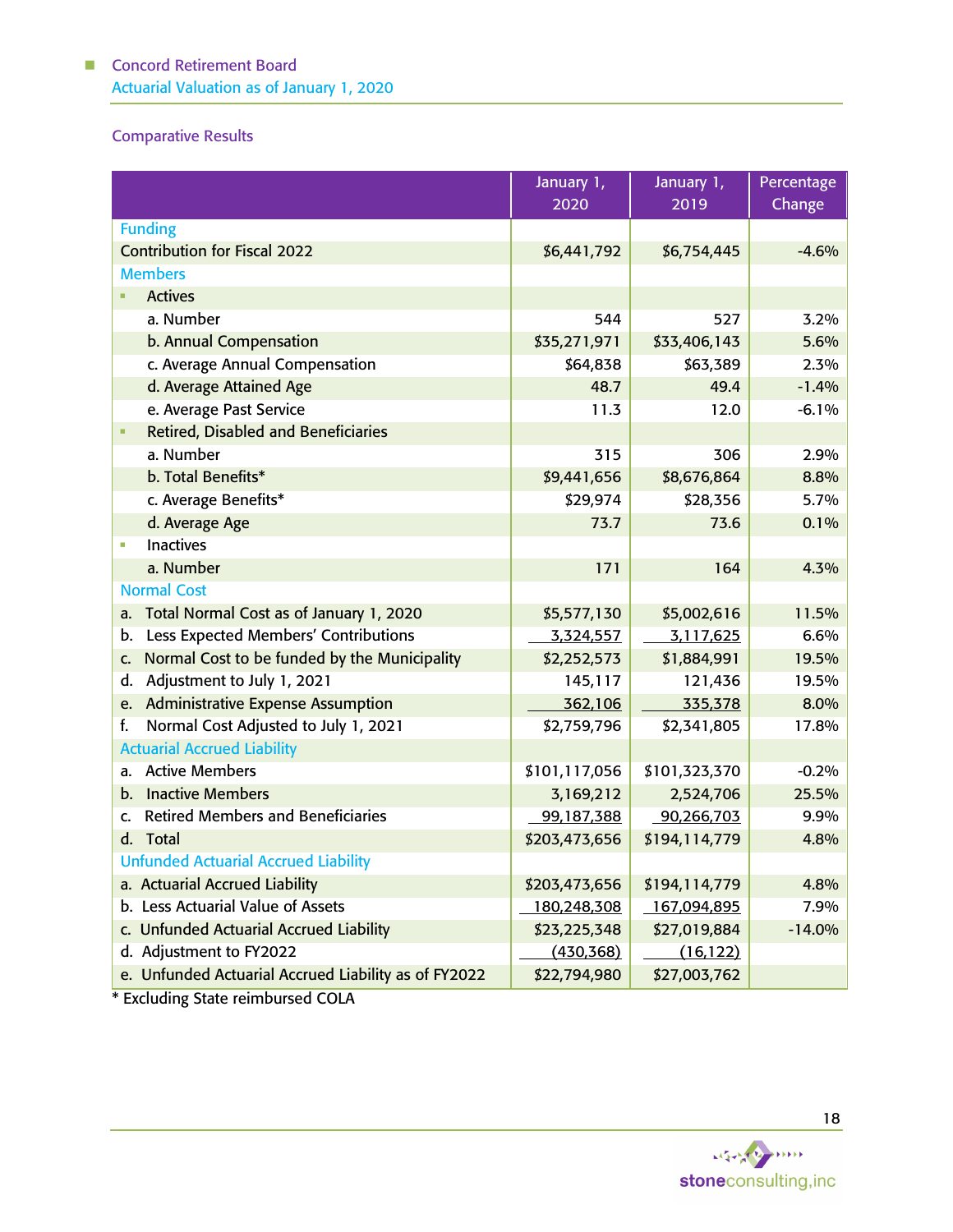#### APPENDICES

#### Appendix A – Actuarial Methods and Assumptions

All assumptions and methodologies were either set by statute or selected by the Concord Retirement Board in conjunction with guidance provided by Stone Consulting, Inc.

Stone Consulting, Inc. was furnished member and financial data by the Concord Retirement System's administrative staff. Although examined under broad parameters for reasonableness, the data was not audited by the actuary. With the assistance of the staff of the Concord Retirement Board, we were able to develop a database sufficient for valuation purposes.

### ASSUMPTION AND METHODOLOGY CHANGES SINCE PRIOR VALUATION

- Discount rate: reduced to 6.75% from 7.00%
	- This increased the liability by \$5.1 million
- Mortality assumption: RP-2014 adjusted to 2006, projected generationally using MP-2019
	- The prior valuation used the same table, projected with MP-2016
	- This decreased the liability by \$2.2 million
- All other assumptions and methods were maintained from the prior valuation.

#### ACTUARIAL METHODS

#### Actuarial Cost Method

The Entry Age Normal Actuarial Cost Method has been used in this valuation. Under this method, the normal cost is the amount calculated as the level percentage of compensation necessary to fully fund the prospective benefits from each member's entry age to retirement age.

The actuarial accrued liability represents the theoretical accumulation of all prior years' normal costs for the plan members as if the program had always been in effect. The unfunded actuarial accrued liability is the excess of the actuarial accrued liability over plan assets. The use of the Entry Age Normal actuarial funding method is consistent with the requirements of Chapter 32 of the Massachusetts General Laws.

#### Asset Valuation Method

Market Value of Assets, adjusted for payables and receivables, adjusted to phase in investment gains compared to the expected market value and losses evenly over four years (shown on page 14). The asset valuation method adjusts the results to no less than 90% and no more than 110% of the market value of assets adjusted for payables and receivables.

#### Fiscal Year Adjustment

The actuarial results are adjusted by the valuation interest rate and salary scale to the beginning of Fiscal Year 2022. The unfunded actuarial accrued liability is rolled forward with normal cost and further adjusted by anticipated contributions and interest.

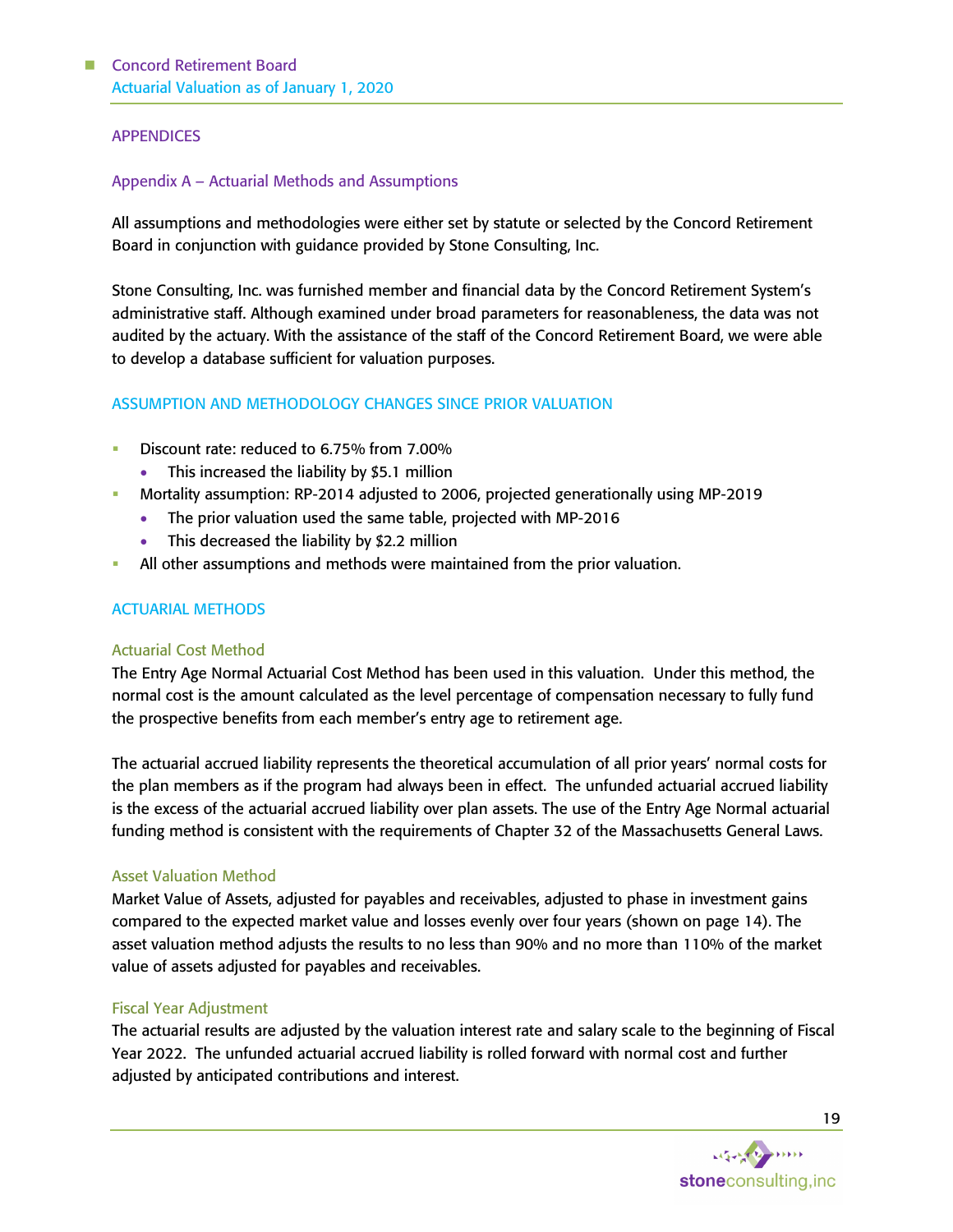Actuarial Methods and Assumptions (Continued)

ACTUARIAL ASSUMPTIONS

Valuation Date

January 1, 2020.

#### Investment Return

6.75% per year net of investment expenses.

The investment return assumption is a long-term assumption and is based on capital market expectations by asset class, historical returns, and professional judgement.

Regular Interest Rate Credited to Annuity Savings Account

2% per year.

#### Cost-of-Living Increases

A 3% COLA on the first \$12,000 of a member's retirement allowance is assumed to be granted every year.

#### Salary Increases

Select and Ultimate. 4.00% ultimate rate; 3.25% base rate while receiving the following steps:

- Group 1 and 2: 2.5% for the first 10 years of service
- Fire: 4.7% for the first three years of service
- Police: 5.2%% in year 1, 5.6% in year 2, 7.3% in year 3, 5.0% in year 4, 4.8% in year 5. 2.0% in year 6

Step increases are assumed to be part of the salary increase assumption. The total payroll is assumed to increase at 4.25% per year.

The salary increase assumption reflects prior experience including PERAC's 2002 local experience study, current expectations, and professional judgement.

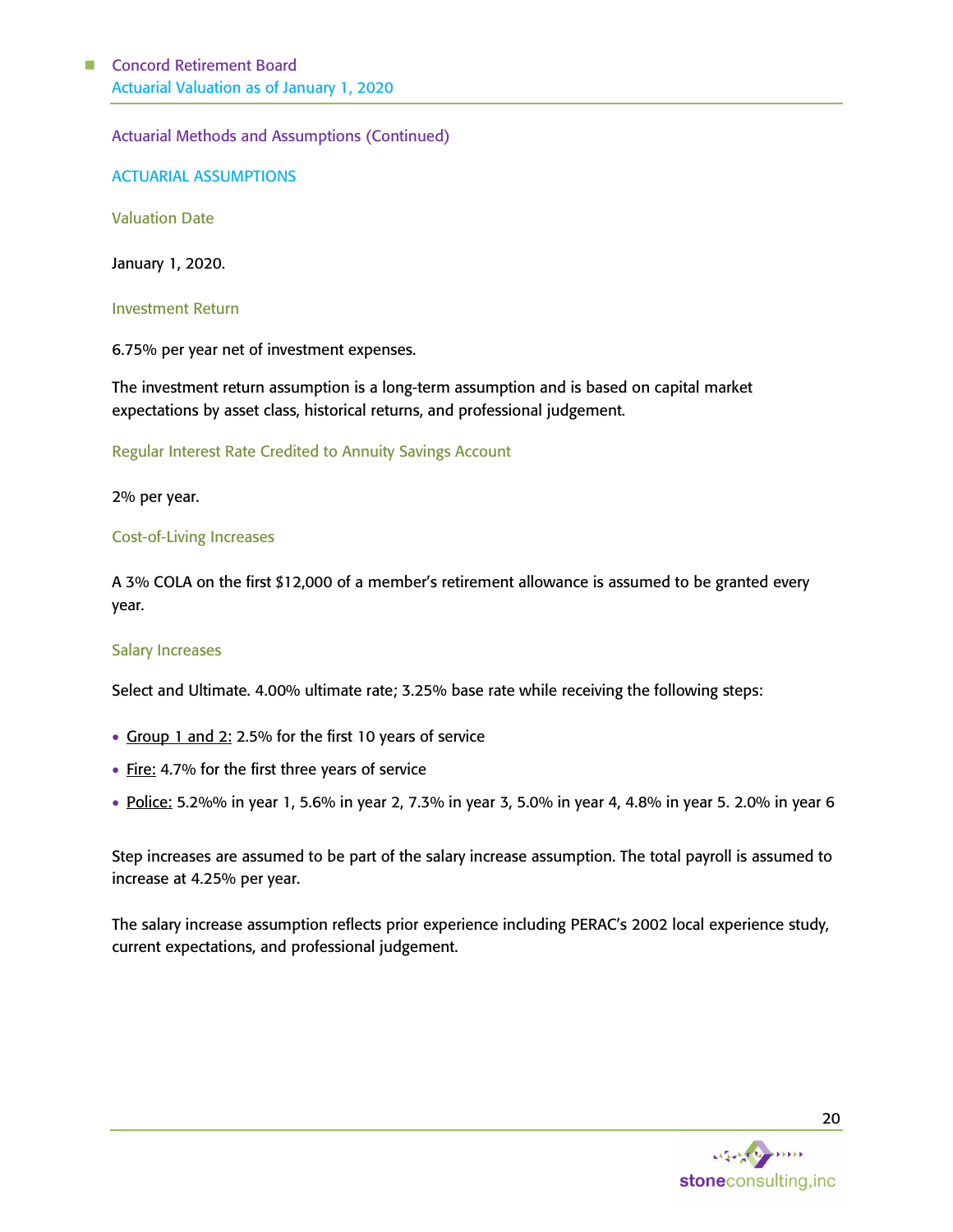### Actuarial Methods and Assumptions (Continued)

#### Credited Service

All service is assumed to be due to employment with the municipality.

#### Family Composition

Members assumed married with 2 dependent children – one male and one female both age 15; age difference between member and spouse assumed to be 3 years (the male being the older).

#### Administrative Expenses

Estimated budgeted amount of \$362,106 for the Fiscal Year 2022 is added to the Normal Cost. The administrative expense does not include investment manager and custodial fees. These fees are considered part of the discount rate assumption that is net of fees.

#### Net 3(8)(c)

Net 3(8)(c) payments are assumed to be the same level as the past calendar year for all future years.

#### Contribution Timing

Contributions are assumed to be made at the beginning of the fiscal year.

#### In-Service Disability and Death

Both Disability and In-Service Death are assumed to be 45% ordinary and 55% accidental for Group 1 and 2, and 10% ordinary and 90% accidental for Group 4.

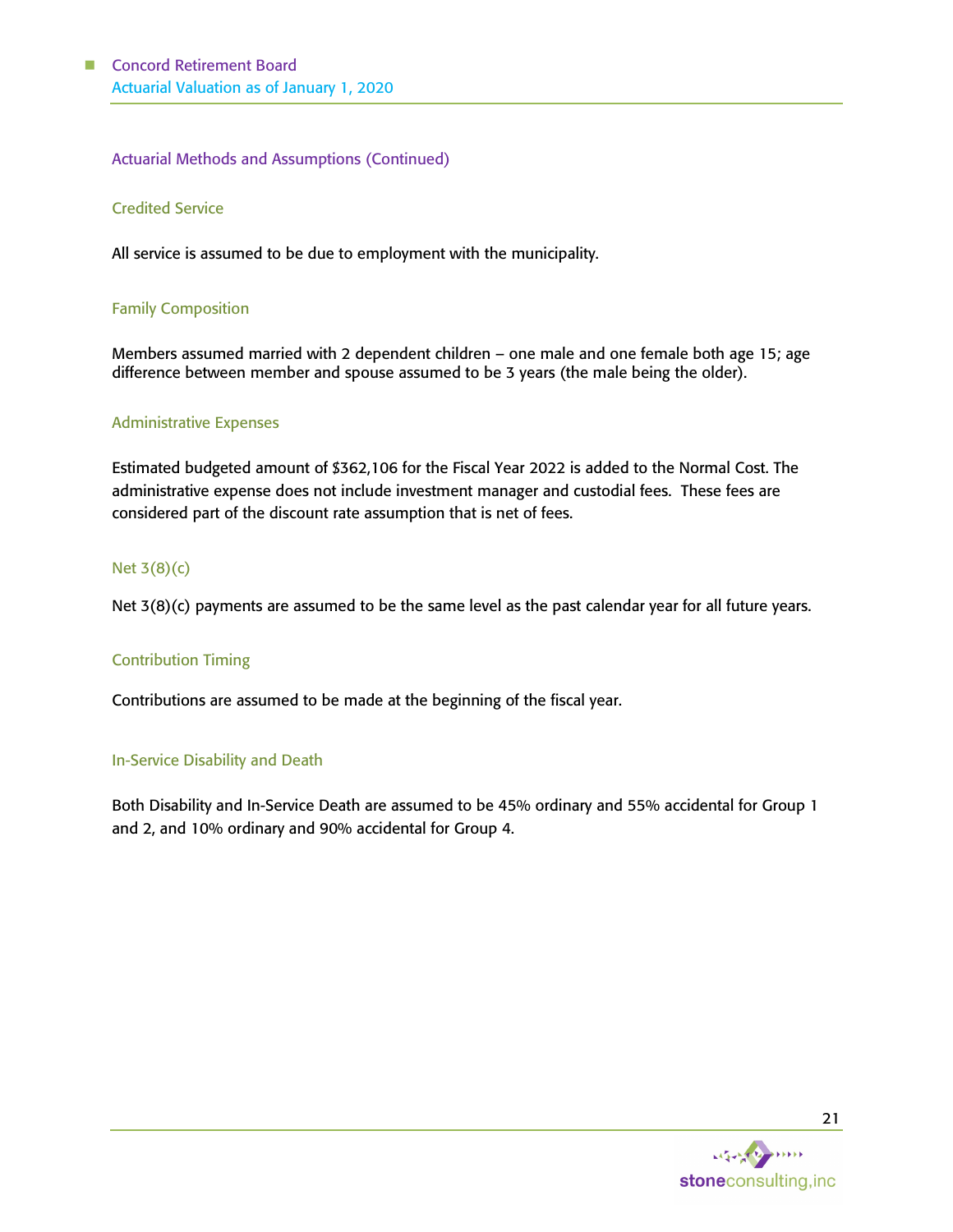#### Withdrawal Prior to Retirement

The rates shown at the following sample ages illustrate the withdrawal assumption. Withdrawal rates are set to zero if the retirement rate at that age is nonzero.

| <b>Rate of Withdrawal</b> |               |         |  |  |  |
|---------------------------|---------------|---------|--|--|--|
| <b>Service</b>            | Group 1 and 2 | Group 4 |  |  |  |
| 0                         | 15%           | 1.5%    |  |  |  |
| 1                         | 12%           | 1.5%    |  |  |  |
| 2                         | 10%           | 1.5%    |  |  |  |
| 3                         | 9%            | 1.5%    |  |  |  |
| 4                         | 8%            | 1.5%    |  |  |  |
| 5                         | 7.6%          | 1.5%    |  |  |  |
| 10                        | 5.4%          | 1.5%    |  |  |  |
| 15                        | 3.3%          | 0.0%    |  |  |  |
| 20                        | 2.0%          | 0.0%    |  |  |  |
| 25                        | 1.0%          | 0.0%    |  |  |  |
| $30+$                     | $0.0\%$       | 0.0%    |  |  |  |

#### Disability Prior to Retirement

The rates shown at the following sample ages illustrate the assumption regarding the incidence of disability:

| Age | Group 1 and 2 | Group 4 |
|-----|---------------|---------|
| 20  | 0.01%         | 0.10%   |
| 25  | 0.02%         | 0.20%   |
| 30  | 0.03%         | 0.30%   |
| 35  | 0.06%         | 0.30%   |
| 40  | 0.10%         | 0.30%   |
| 45  | 0.15%         | 1.00%   |
| 50  | 0.19%         | 1.25%   |
| 55  | 0.24%         | 1.20%   |
| 60  | 0.28%         | 0.85%   |

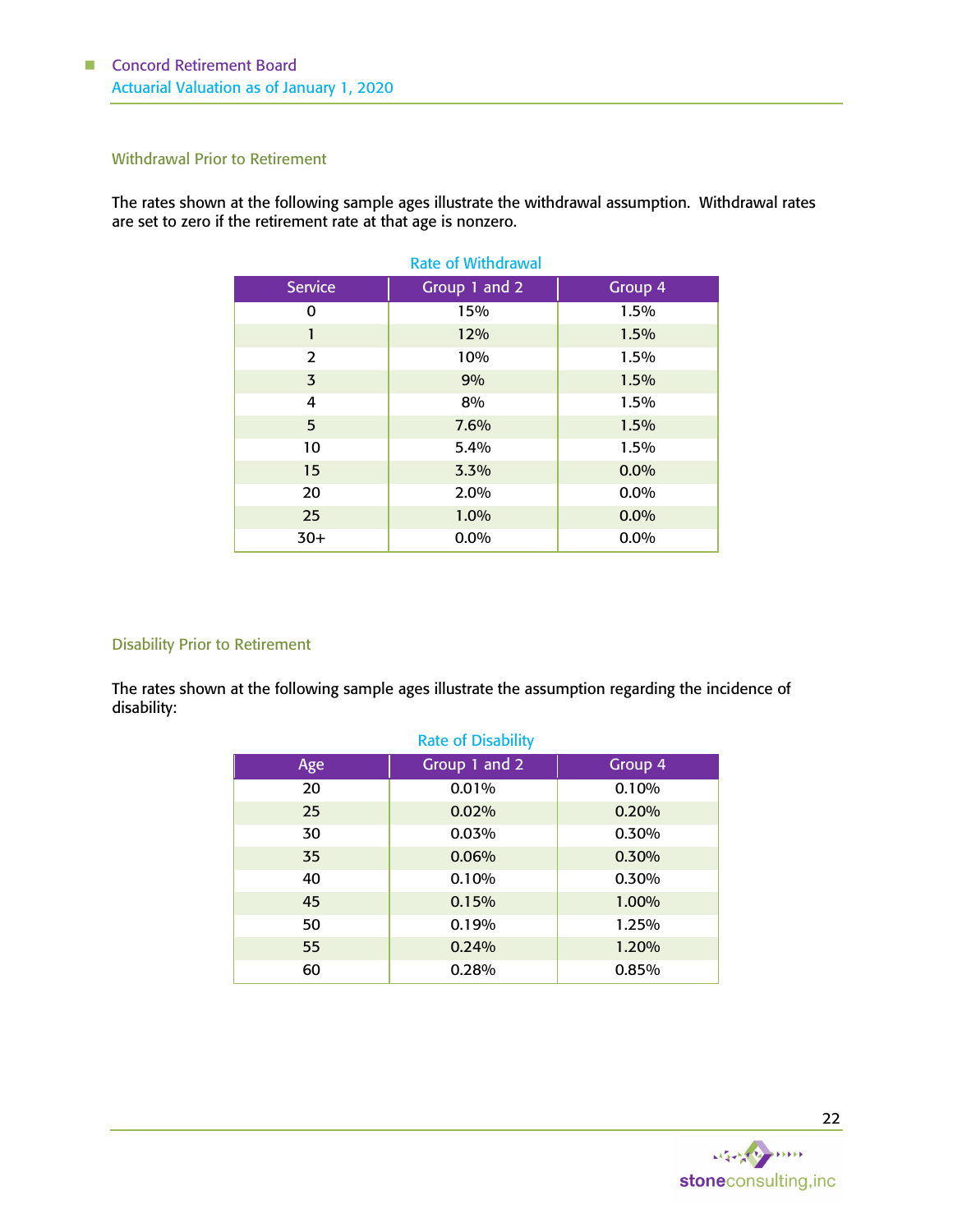#### Actuarial Methods and Assumptions (Continued)

#### Rates of Retirement

The rates shown at the following ages illustrate the assumption regarding the incidence of retirement, once the member has achieved 10 years of service:

|     |                       |             |         | <b>Hired after 4/1/2012</b> |                        |         |
|-----|-----------------------|-------------|---------|-----------------------------|------------------------|---------|
|     | <b>Group 1&amp; 2</b> | Group 1 & 2 |         | Group 1& 2                  | <b>Group 1 &amp; 2</b> |         |
| Age | <b>Male</b>           | Female      | Group 4 | <b>Male</b>                 | Female                 | Group 4 |
| 50  | 1%                    | 1.5%        | 2%      | 0%                          | 0%                     | 0%      |
| 51  | 1%                    | 1.5%        | 2%      | 0%                          | 0%                     | 0%      |
| 52  | 1%                    | 2.0%        | 2%      | 0%                          | 0%                     | 0%      |
| 53  | $1\%$                 | 2.5%        | 2%      | 0%                          | 0%                     | 0%      |
| 54  | 2%                    | 2.5%        | 7.5%    | 0%                          | 0%                     | 0%      |
| 55  | 2%                    | 5.5%        | 15%     | 0%                          | 0%                     | 10%     |
| 56  | 2.5%                  | 6.5%        | 10%     | 0%                          | 0%                     | 7%      |
| 57  | 2.5%                  | 6.5%        | 10%     | 0%                          | 0%                     | 20%     |
| 58  | 5%                    | 6.5%        | 10%     | 0%                          | 0%                     | 10%     |
| 59  | 6.5%                  | 6.5%        | 15%     | 0%                          | 0%                     | 15%     |
| 60  | 12%                   | 5%          | 20%     | 25%                         | 30%                    | 20%     |
| 61  | 20%                   | 13%         | 20%     | 20%                         | 13%                    | 20%     |
| 62  | 30%                   | 15%         | 25%     | 30%                         | 15%                    | 25%     |
| 63  | 25%                   | 12.5%       | 25%     | 25%                         | 12.5%                  | 25%     |
| 64  | 22%                   | 18%         | 30%     | 22%                         | 18%                    | 30%     |
| 65  | 40%                   | 15%         | 100%    | 40%                         | 15%                    | 100%    |
| 66  | 25%                   | 20%         | N/A     | 25%                         | 20%                    | N/A     |
| 67  | 25%                   | 20%         | N/A     | 25%                         | 20%                    | N/A     |
| 68  | 30%                   | 25%         | N/A     | 30%                         | 25%                    | N/A     |
| 69  | 30%                   | 20%         | N/A     | 30%                         | 20%                    | N/A     |
| 70  | 100%                  | 100%        | N/A     | 100%                        | 100%                   | N/A     |

#### **Mortality**

RP-2014 table adjusted to 2006 and projected generationally with MP-2019 (sex-distinct). During employment the healthy employee mortality table is used. Post-employment the healthy annuitant table is used.

Mortality for disabled retirees follows the same table as non-disabled retirees, set forward 2 years. Death is assumed to be due to the same cause as the disability 40% of the time.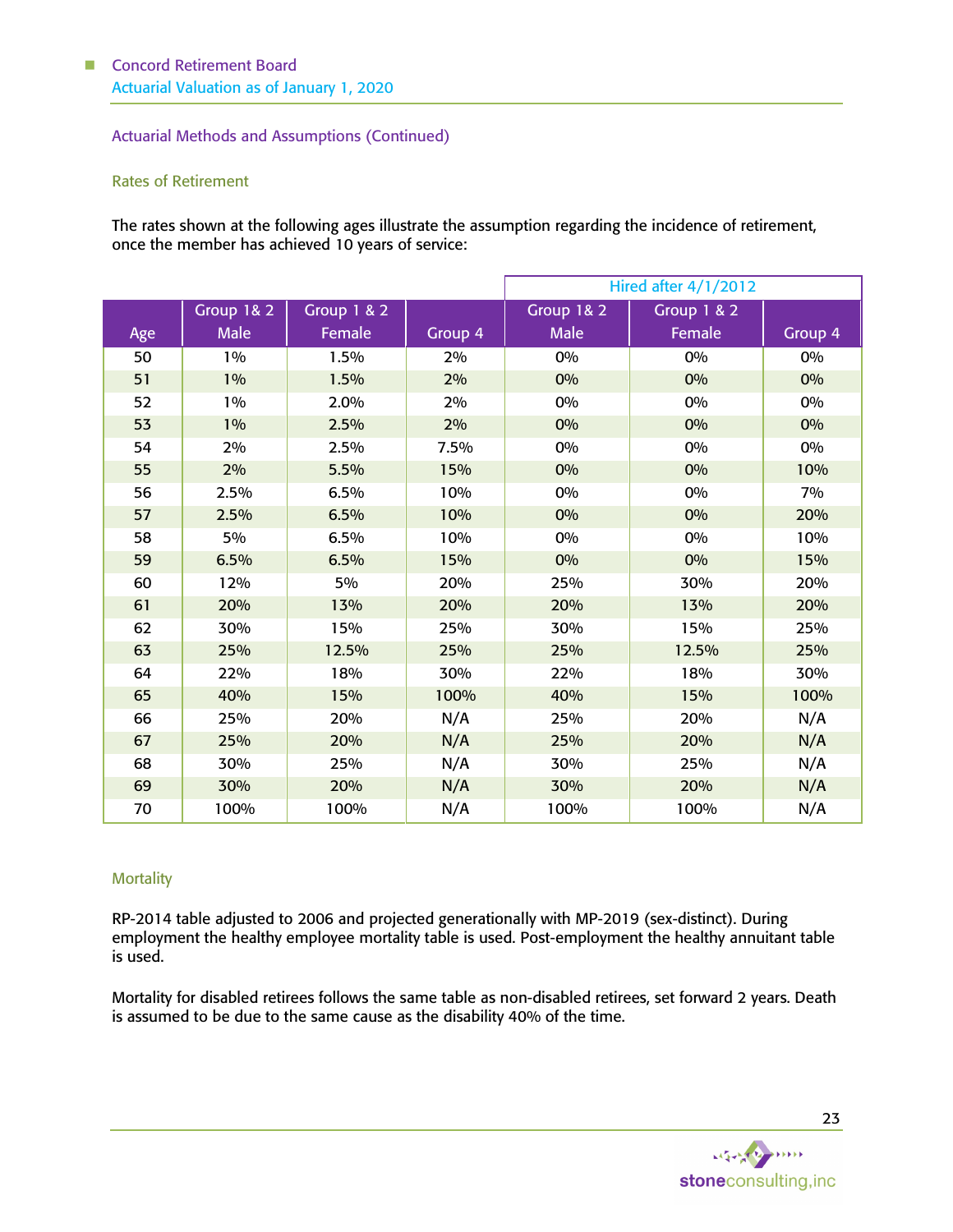#### Appendix B – Summary of Principal Provisions

#### 1. PARTICIPANT

Participation is mandatory for all full-time employees whose employment commences before age 65. There are three classes of members in the retirement system:

- Group 1: general employees
- Group 2: employees in specified hazardous occupations (e.g., electricians)
- Group 4: police and firefighters

#### 2. MEMBER CONTRIBUTIONS

Member contributions vary depending upon date hired as follows:

| Date of Hire         | <b>Member Contribution Rate</b> |
|----------------------|---------------------------------|
| Prior to 1975        | 5% of Pay                       |
| $1975 - 1983$        | 7% of Pay                       |
| 1984 - June 30, 1996 | 8% of Pay                       |
| After June 30, 1996  | 9% of Pay                       |

Members hired after 1978 contribute an additional 2% of pay over \$30,000.

#### 3. PAY

a. Pay

Gross regular compensation excluding bonuses, overtime, severance pay, unused sick pay, and other similar compensation.

#### b. Average Pay

The average of pay during the three consecutive years that produce the highest average or, if greater, during the last three years (whether or not consecutive) preceding retirement. For members hired after April 1, 2012, five-year averages will be used.

#### 4. CREDITED SERVICE

Period during which an employee contributes to the retirement system plus certain periods of military service and "purchased" service.

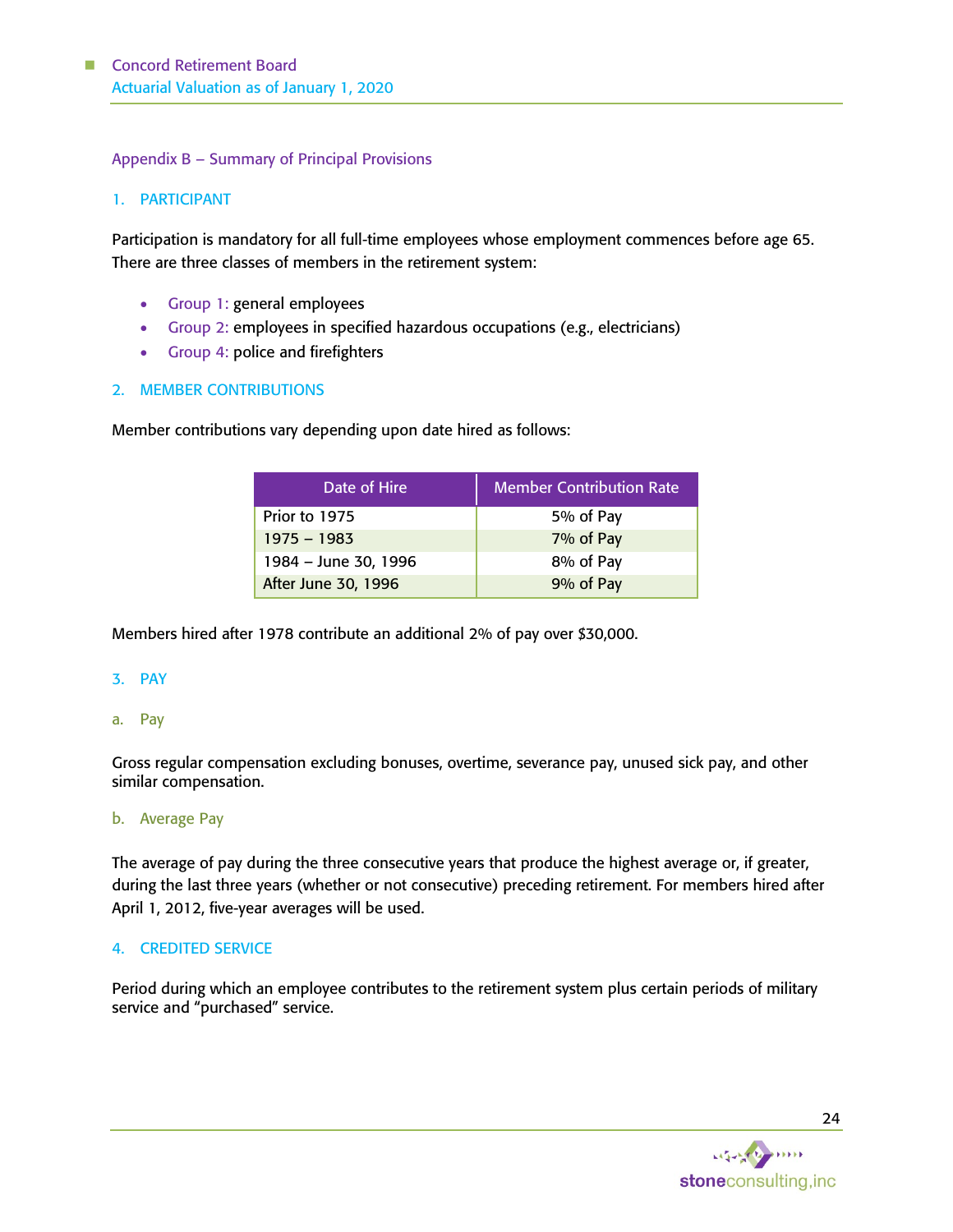Summary of Principal Provisions (Continued)

- 5. SERVICE RETIREMENT
- a. Eligibility

## Hired prior to April 2, 2012:

- Attainment of age 55 and completion of ten years of credited service,
- or at any age with completion of 20 years of service.
- If hired prior to 1978 or a member of Group 4, the completion of ten years of service is not required.

#### Hired after April 1, 2012:

- Group 1 Age 60 and Completion of 10 years of credited service;
- Group 2 Age 55 and completion of 10 years of service;
- Group  $4 Age 55$ .

#### b. Retirement Allowance

Determined as the product of the member's benefit percentage, average pay and credited service, where the benefit percentage is shown below (maximum allowance of 80% of average pay):

| <b>Benefit Percentage</b> | Group 1 | Group 2                    | Group 4 |
|---------------------------|---------|----------------------------|---------|
| 2.5%                      | $65+$   | $60+$                      | $55+$   |
| 2.4                       | 64      | 59                         | 54      |
| 2.3                       | 63      | 58                         | 53      |
| 2.2                       | 62      | 57                         | 52      |
| 2.1                       | 61      | 56                         | 51      |
| 2.0                       | 60      | 55                         | 50      |
| 1.9                       | 59      | N/A                        | 49      |
| 1.8                       | 58      | N/A                        | 48      |
| 1.7                       | 57      | N/A                        | 47      |
| 1.6                       | 56      | N/A                        | 46      |
| 1.5                       | 55      | N/A                        | 45      |
|                           |         | Hired after April 1, 2012* |         |
| 2.5%                      | $67+$   | $62+$                      | $57+$   |
| 2.35                      | 66      | 61                         | 56      |
| 2.20                      | 65      | 60                         | 55      |
| 2.05                      | 64      | 59                         | 54      |
| 1.90                      | 63      | 58                         | 53      |
| 1.75                      | 62      | 57                         | 52      |
| 1.60                      | 61      | 56                         | 51      |
| 1.45                      | 60      | 55                         | 50      |

\*Reduction is .125% for each year early instead of .15% per year for employees with over 30 years of service.

In addition, veterans receive an additional \$15 per year for each year of credited service up to 20 years



25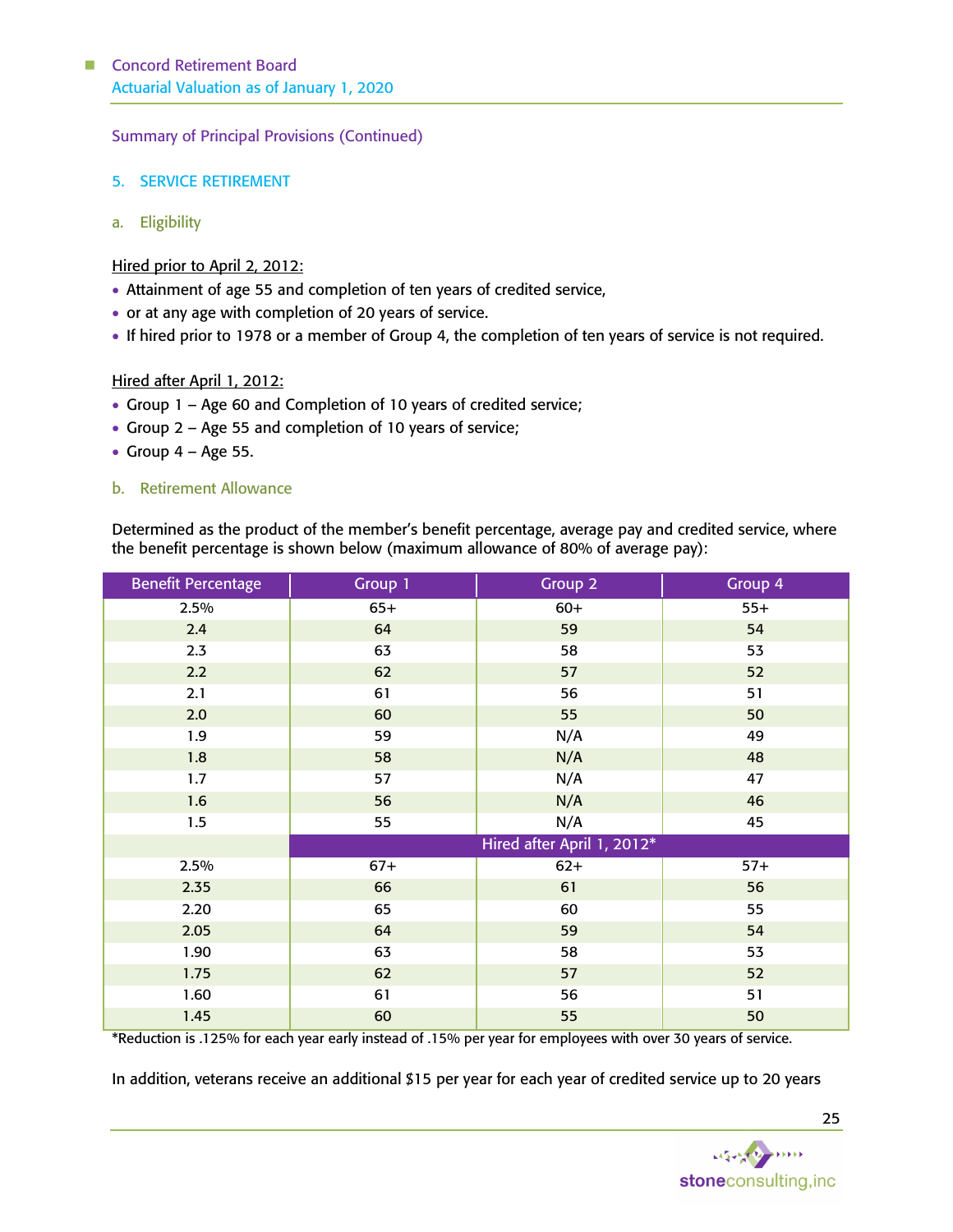Summary of Principal Provisions (Continued)

- 6. DEFERRED VESTED RETIREMENT
- a. Eligibility

Completion of 10 years of credited service (for elected and appointed members, 6 years in the event of involuntary termination).

### b. Retirement Allowance

Determined in the same manner as "Service Retirement" section above with the member eligible to start collecting a benefit at age 55, (or age 57 for post-April 1, 2012 hires) or defer until later at his or her discretion. If a member chooses, his or her contributions with interest may be withdrawn. The amount of interest he or she will receive depends on length of service and whether or not the termination of employment was voluntary.

#### 7. ORDINARY DISABILITY RETIREMENT

#### a. Eligibility

Non-job related disability after completion of 10 years of credited service.

#### b. Retirement Allowance

Determined in the same manner as "Service Retirement" section and calculated as if the member had attained age 55 (or age 57 for those hired after April 1, 2012), if younger. Veterans receive 50% of pay (during final year) plus an annuity based on accumulated member contributions with interest.

8. ACCIDENTAL DISABILITY RETIREMENT

#### a. Eligibility

Disabled as a result of an accident in the performance of duties. No age or service requirement.

#### b. Retirement Allowance

72% of pay plus an annuity based on accumulated member contributions with interest. Also, a dependent's allowance per year for each child. Total allowance not to exceed 100% of pay (75% for members hired after 1987).

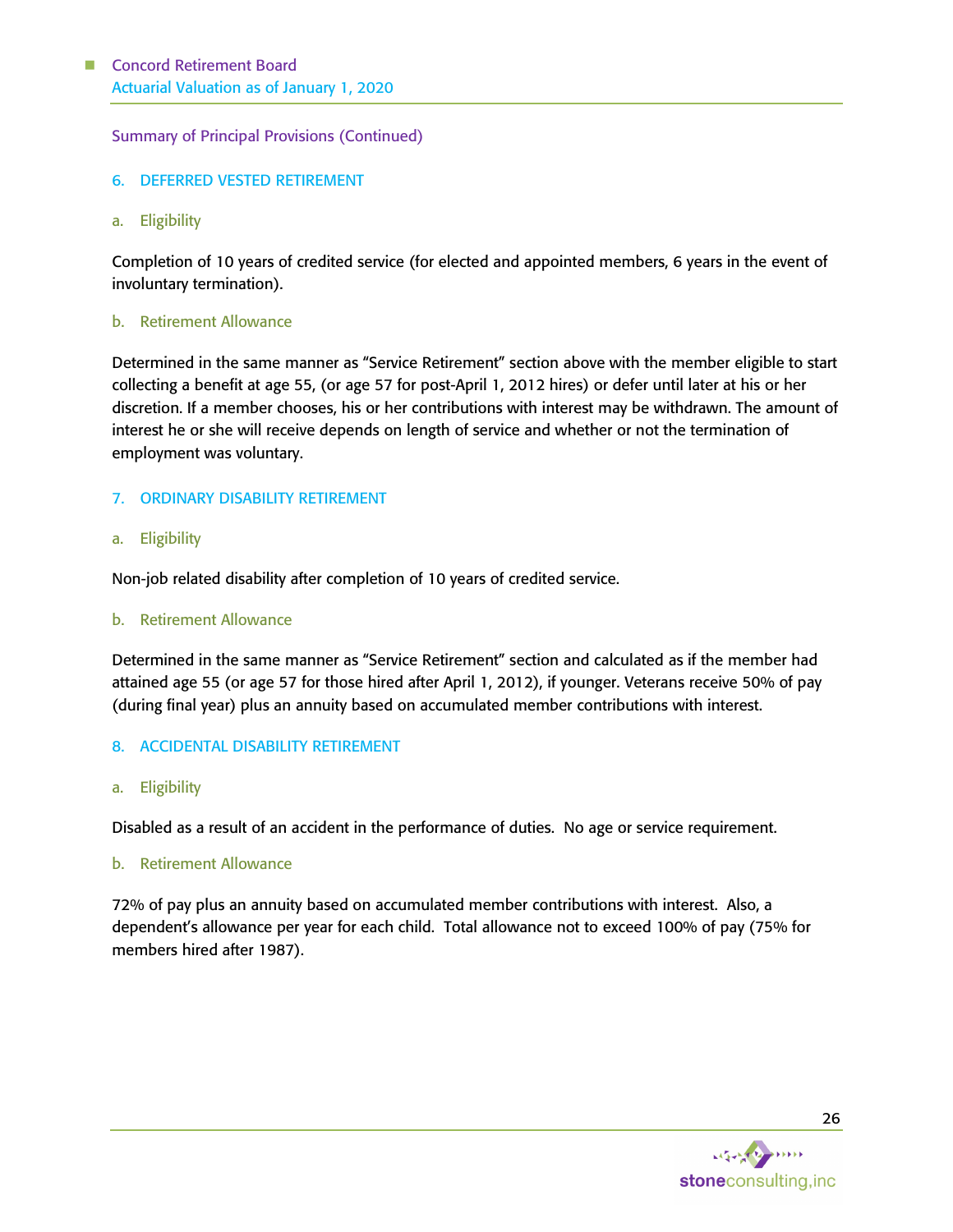Summary of Principal Provisions (Continued)

- 9. NON-OCCUPATIONAL DEATH
- a. Eligibility

Dies while in active service, but not due to occupational injury. 2 years of service.

b. Retirement Allowance

Benefit as if Option C had been elected (see below) and member had attained age 55 (or age 57 for those hired after April 1, 2012) if younger.

Minimum monthly benefits provided as follows:

- spouse \$500,
- first child \$120,
- each additional child \$90

#### 10. OCCUPATIONAL DEATH

a. Eligibility

Dies as a result of an occupational injury.

b. Benefit Amount

72% of pay plus refund of annuity savings fund balance. In the case of an accidental disability retiree who dies of the same cause, the beneficiary receives 72% of the last 12 months salary or the current pension amount, whichever is greater.

#### 11. COST-OF-LIVING INCREASES

An increase of up to 3% applied to the first \$12,000 of annual benefit. Funded by the Employer from Fiscal Year 1999. Percentage increase is voted on each year by the Retirement Board. Cost-of-living increases granted during Fiscal Year 1982 through Fiscal 1998 are reimbursed by the Commonwealth.

#### 12. OPTIONAL FORMS OF PAYMENT

- **Option A:** Allowance payable monthly for the life of the member.
- **Option B:** Allowance payable monthly for the life of the member with a guarantee of remaining member contributions with interest.
- Option C: Allowance payable monthly for the life of the member with 66-2/3% continuing to the member's beneficiary upon the member's death. If the beneficiary predeceases the member, the allowance amount "pops up" to the non-reduced amount.

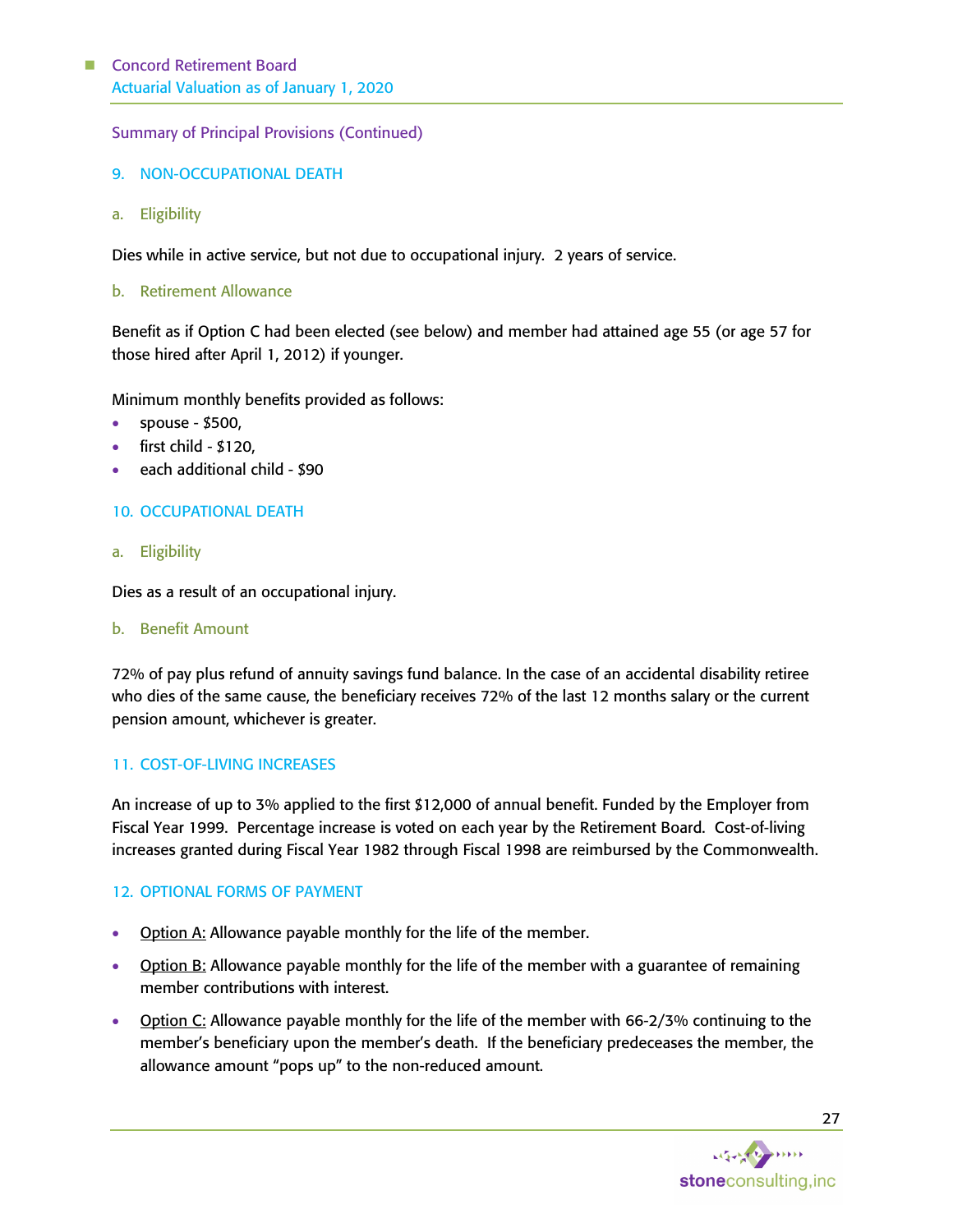#### Appendix C – Glossary of Terms

**Actuarial Accrued Liability** The portion of the Present Value of Benefits that is attributable to past service.

#### ■ Actuarial Value of Assets

The value of assets based on the asset valuation method shown in the Actuarial Methods and Assumptions section of this report.

#### **EXECUTE:** Actuarial Assumptions

Estimates are made as to the occurrence of certain events that determine the level of benefits to be paid and how long they will be provided. The more important actuarial assumptions include the investment return on assets, salary increases and the rates of turnover, disability, retirement and mortality.

#### **EXECUTE: Actuarial Cost Method**

The procedure that is used to allocate the present value of benefits between the liability that is attributable to past service (Actuarial Accrued Liability) and that attributable to future service.

**Example 1** Funding Ratio

The percentage of the accrued liability that is covered by the Actuarial Value of Assets.

**GASB** 

Government Accounting Standards Board (issues guidance for disclosure of retirement system liabilities).

#### **Normal Cost**

The portion of the Present Value of Benefits that is attributable to benefits to be earned in the coming year.

#### ▪ PERAC

Public Employee Retirement Administration Commission, a division of the State government which has regulatory authority over the administration of the retirement system.

#### **Present Value of Benefits**

Represents the dollar value today of all benefits expected to be earned by current members if all actuarial assumptions are exactly realized.

▪ PRIT

Pension Reserves Investment Trust Fund is the state controlled and administered fund for the investment of assets for members of the retirement system.

#### **■ Unfunded Actuarial Accrued Liability**

That portion of the Actuarial Accrued Liability not covered by System Assets.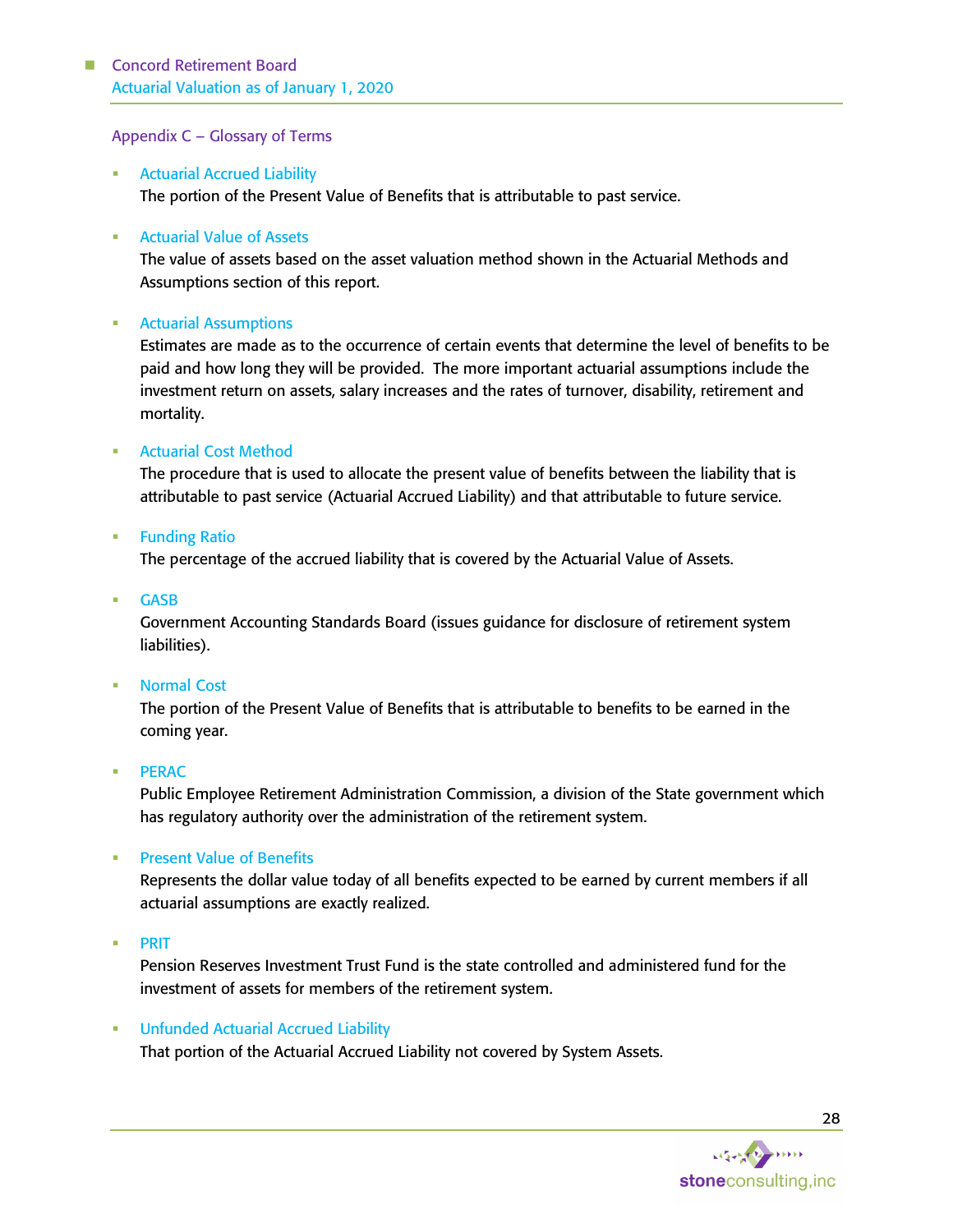## ■ Concord Retirement Board

Actuarial Valuation as of January 1, 2020

## PERAC Information Disclosure

The most recent actuarial valuation of the System was prepared by Stone Consulting, Inc. as of January 1, 2020

| The normal cost for employees on that date was:                       | \$3,324,557   | 9.4% of payroll |
|-----------------------------------------------------------------------|---------------|-----------------|
| The normal cost for the employer was:                                 | \$2,252,573   | 6.4% of payroll |
|                                                                       |               |                 |
| The actuarial liability for active members was:                       | \$101,117,056 |                 |
| The actuarial liability for retired members was (includes inactives): | \$102,356,600 |                 |
| Total actuarial accrued liability:                                    | \$203,473,656 |                 |
| System assets as of that date (\$184,762,608.28 Market Value):        | \$180,248,308 |                 |
| Unfunded actuarial accrued liability:                                 | \$23,225,348  |                 |
|                                                                       |               |                 |
| The ratio of system's assets to total actuarial liability was:        | 89%           |                 |

As of that date the total covered employee payroll was: \$35,271,971

The principal actuarial assumptions used in the valuation are as follows:

Investment Return: 6.75% per annum Rate of Salary Increase: Select and ultimate rate (4.00% ultimate rate)

## SCHEDULE OF FUNDING PROGRESS (Dollars in \$000's)

|                            | <b>Actuarial Value</b> | <b>Actuarial Accrued</b> | <b>Unfunded AAL</b> | Funded | Covered  | UAAL as a $%$ of       |
|----------------------------|------------------------|--------------------------|---------------------|--------|----------|------------------------|
| <b>Actuarial Valuation</b> | of Assets              | Liability (AAL)          | (UAAL)              | Ratio  | Payroll  | <b>Covered Payroll</b> |
| <b>Date</b>                | (a)                    | (b)                      | $(b-a)$             | (a/b)  | (c)      | $((b-a)/c)$            |
| 1/1/2020                   | \$180,248              | \$203,474                | \$23,226            | 89%    | \$35,272 | 66%                    |
| 1/1/2019                   | \$167,095              | \$194,115                | \$27,020            | 86%    | \$33,406 | 81%                    |
| 1/1/2018                   | \$159,853              | \$184,724                | \$24,871            | 87%    | \$32,140 | 77%                    |
| 1/1/2017                   | \$148,500              | \$174,390                | \$25,889            | 85%    | \$31,626 | 82%                    |
| 1/1/2016                   | \$137,855              | \$167,011                | \$29,156            | 83%    | \$29,941 | 97%                    |

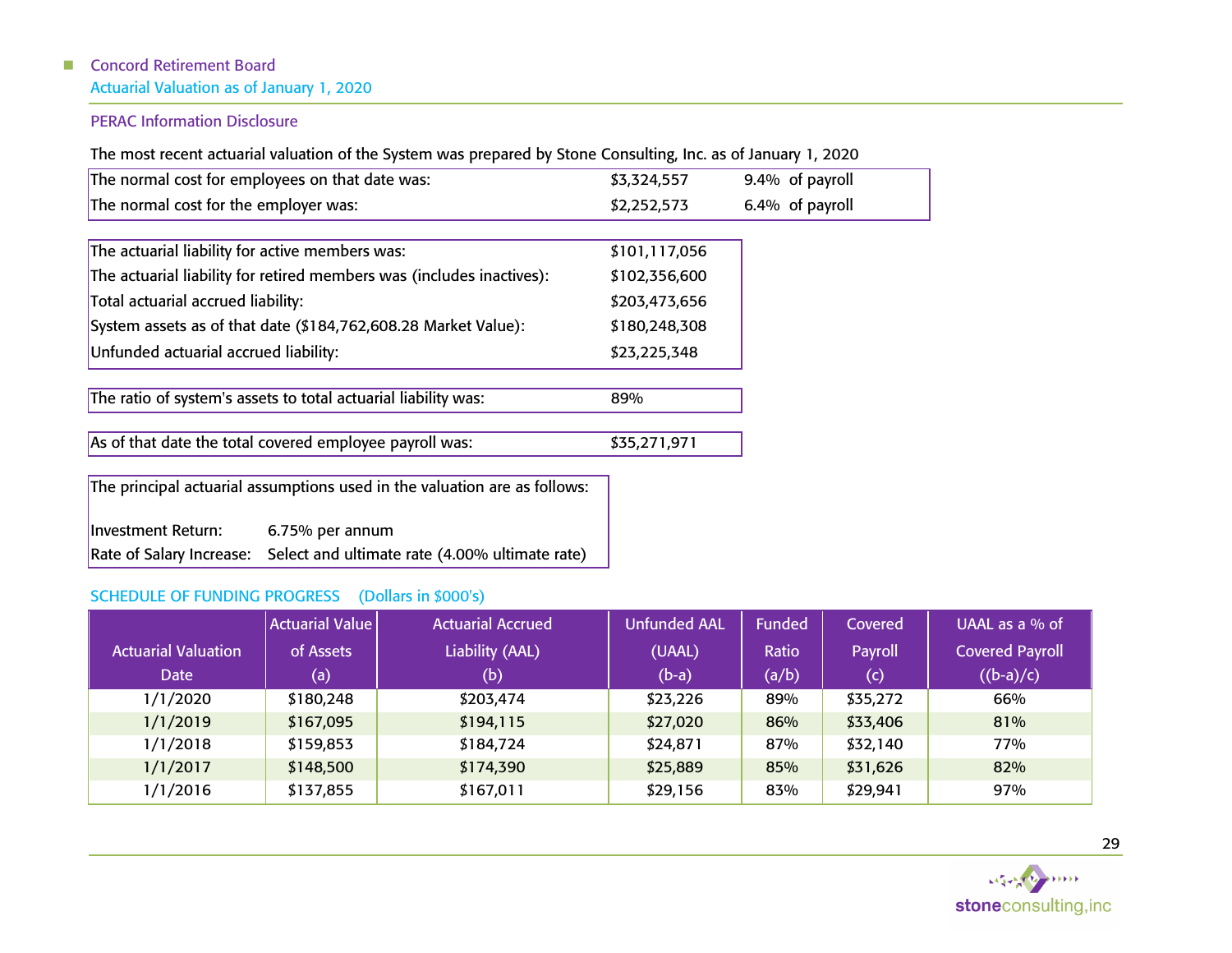

# **Concord Retirement System**

# Rollup of Unfunded Actuarial Liability to July 1, 2021

Valuation Date

January 1, 2020

|                                                                                | Water       | <b>Sewer</b> | <b>Electric Light</b> | <b>Swim &amp; Fitness</b> | All Others    | <b>Total</b>  |
|--------------------------------------------------------------------------------|-------------|--------------|-----------------------|---------------------------|---------------|---------------|
| Accrued Liability as of January 1, 2020                                        | \$5,663,442 | \$1,415,860  | \$18,324,177          | \$2,063,952               | \$176,006,224 | \$203,473,656 |
| Gross Normal Cost as of January 1, 2020                                        | 106,799     | 26,700       | 634,938               | 59,812                    | 4,748,881     | 5,577,130     |
| <b>Expected Employee Contributions during 2020</b>                             | 88,618      | 22,155       | 355,498               | 41,220                    | 2,817,066     | 3,324,557     |
| <b>Expected Benefit Payouts excluding State Reimbursed</b><br>COLA during 2020 | 114,525     | 28,631       | 814,197               | 45,409                    | 8,438,893     | 9,441,656     |
| Actuarial Value of Assets as of December 31, 2019                              | \$5,016,992 | \$1,254,248  | \$16,232,578          | \$1,828,364               | \$155,916,126 | \$180,248,308 |
| <b>Unfunded Actuarial Accrued</b><br>Liability as of July 1, 20211             | \$617,333   | \$154,333    | \$2,059,817           | \$205,803                 | \$19,757,692  | \$22,794,979  |
| Funding Ratio as of January 1, 2020                                            | 89%         | 89%          | 89%                   | 89%                       | 89%           | 89%           |

<sup>1</sup> Rolled up from the unfunded actuarial accrued liability at 1/1/2020 of \$23,225,348



30